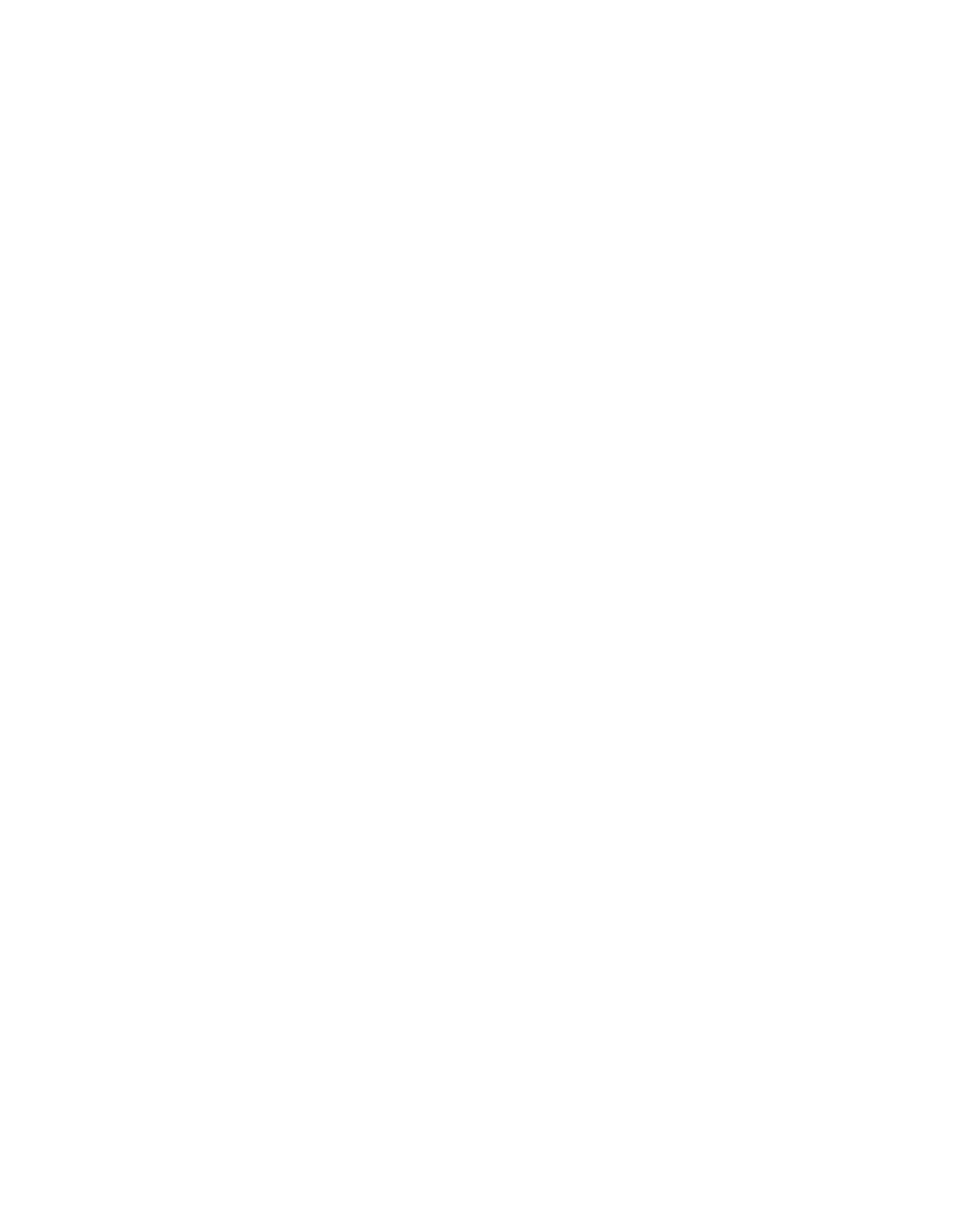### **Deficiencies in the Meteorology Field (REF. Air Navigation Plan - Africa-Indian Ocean region (Doc 7474) Part IV - Meteorology (MET)**

|                | Identification                                                                                                                                                                                                                                                                                                                                                                                                                                                       |                                                                    |                                                                                                                                                                                                                   |                                 | <b>Corrective action</b>                                                                                                        |                                                                                                                                                |                                                   |                                                                |                                   |
|----------------|----------------------------------------------------------------------------------------------------------------------------------------------------------------------------------------------------------------------------------------------------------------------------------------------------------------------------------------------------------------------------------------------------------------------------------------------------------------------|--------------------------------------------------------------------|-------------------------------------------------------------------------------------------------------------------------------------------------------------------------------------------------------------------|---------------------------------|---------------------------------------------------------------------------------------------------------------------------------|------------------------------------------------------------------------------------------------------------------------------------------------|---------------------------------------------------|----------------------------------------------------------------|-----------------------------------|
| <b>STATE</b>   | <b>Requirements</b>                                                                                                                                                                                                                                                                                                                                                                                                                                                  | <b>Facilities or</b><br>services                                   | <b>Description</b><br>of Deficiency                                                                                                                                                                               | <b>Date</b><br>first<br>reporte | <b>Comments</b><br>on deficiency                                                                                                | <b>Description of</b><br>corrective action                                                                                                     | <b>Executing</b><br>body                          | <b>Target</b><br>date for<br>imple-<br>mentatio<br>$\mathbf n$ | Priorit<br><b>v</b> for<br>action |
|                | $\mathbf 1$                                                                                                                                                                                                                                                                                                                                                                                                                                                          | $\overline{2}$                                                     | 3                                                                                                                                                                                                                 | $\overline{\mathbf{4}}$         | 5                                                                                                                               | 6                                                                                                                                              | 7                                                 | 8                                                              | 9                                 |
| <b>ANGOLA</b>  | Requirement to provide aerodrome forecasts<br>(AFI FASID Table MET 1A)                                                                                                                                                                                                                                                                                                                                                                                               | Angola/Luanda<br>4 de Fevereiro<br>Associated<br><b>MET Office</b> | TAF of Luanda not<br>regularly available                                                                                                                                                                          | 2003                            | Advice given by<br>correspondence                                                                                               | Improve reliability of<br>telecomm                                                                                                             | <b>INAMET</b><br>and<br><b>ENANA</b>              | As soon<br>as<br>possible                                      | A                                 |
| <b>BURUNDI</b> | Requirement to provide automated equipment<br>for measuring or assessing, as appropriate, and<br>for monitoring and remote indicating of surface<br>wind, visibility, runway visual range, height of<br>cloud base, air and dew-point temperatures and<br>atmospheric pressure at Busumbura aerodrome<br>with a runway intended for Category II<br>instrument approach and landing operations in<br>accordance with ICAO Annex 3, Chap 4, para.<br>4.1.5 and 4.6.3.1 | Burundi/<br>Busumbura<br>International<br>Airport                  | MET station located very<br>far from the runway and<br>among buildings                                                                                                                                            | 2006                            | Data observed not<br>representative of<br>weather conditions<br>along the runway.<br>Unreliable<br>exchange of data to<br>users | Install an automatic<br>weather observing<br>system with sensors<br>appropriately located.<br>Install a MET<br>message distribution<br>system. | Meteorolo<br>gical<br>Services<br>Departmen<br>t. | 2007                                                           | $\mathbf{U}$                      |
| CAPE VERDE     | Requirement to provide automated equipment<br>for measuring or assessing, as appropriate, and<br>for monitoring and remote indicating of surface<br>wind, visibility, runway visual range, height of<br>cloud base, air and dew-point temperatures and<br>atmospheric pressure at Sal aerodrome with a<br>runway intended for Category II instrument<br>approach and landing operations in accordance<br>with ICAO Annex 3, Chap 4, para. 4.1.5 and<br>4.6.3.1       | Cape<br>Verde/Sal<br>International<br>Airport.                     | Visibility data, RVR,<br>cloud base height, air<br>temperature, dew point<br>and pressure are not<br>provided by an automatic<br>weather observing system<br>at Sal International airport<br>equipped with an ILS | 09/2009                         | Advice given<br>during<br><b>CODEVMET</b><br>Mission                                                                            | Install an automated<br>weather observing<br>system with sensors<br>appropriately located.                                                     | INMG/<br><b>ASA</b>                               | 2011                                                           | U                                 |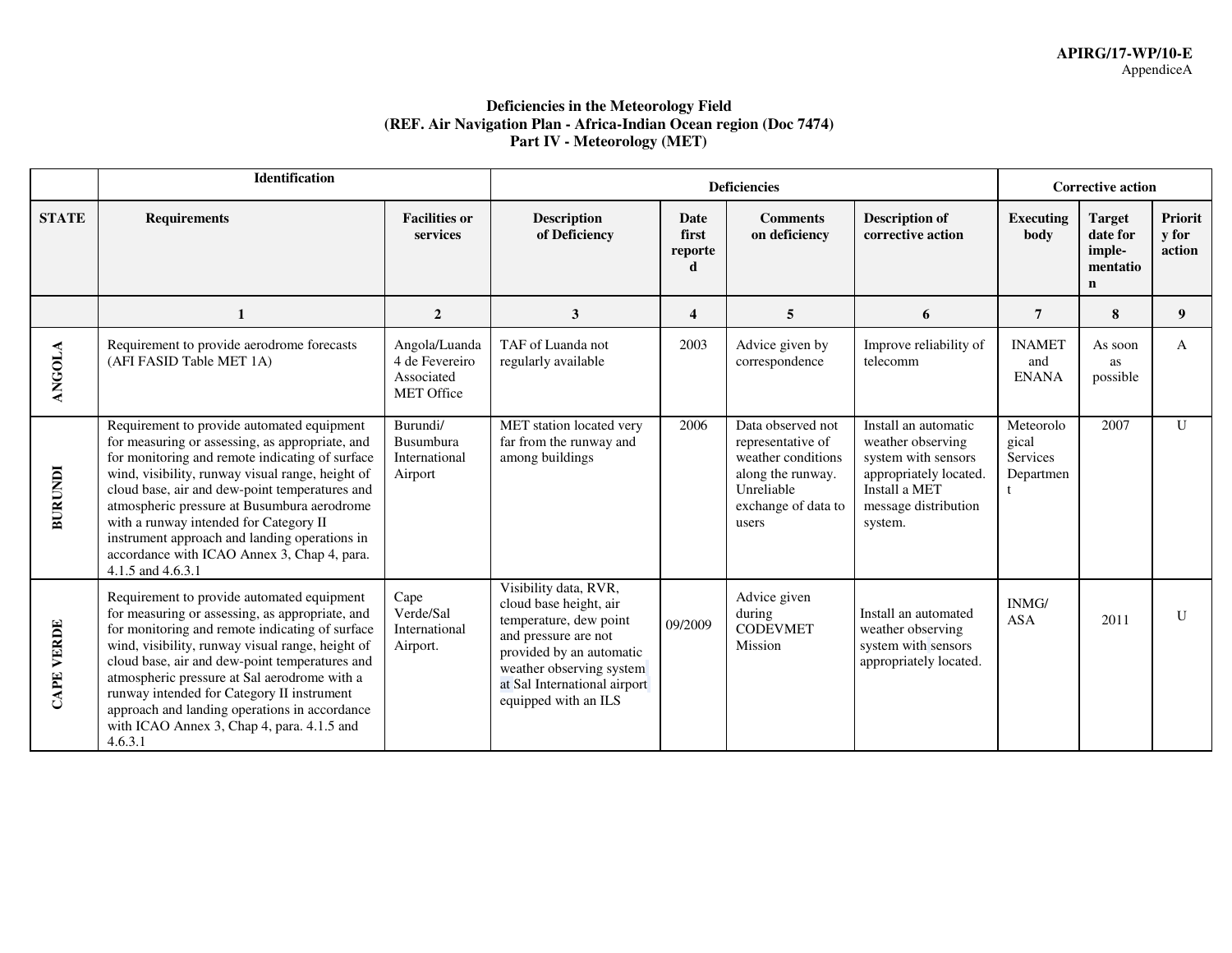|                   | <b>Identification</b>                                                                                                                                                                                                                                                                                                                                                                                                                              |                                                |                                                                                                                                                                                                                                                                                                                                                                                                    |                                      | <b>Deficiencies</b>                                  |                                                                                                                                                                                                                                                                                                                                          | <b>Corrective action</b>          |                                                                |                            |
|-------------------|----------------------------------------------------------------------------------------------------------------------------------------------------------------------------------------------------------------------------------------------------------------------------------------------------------------------------------------------------------------------------------------------------------------------------------------------------|------------------------------------------------|----------------------------------------------------------------------------------------------------------------------------------------------------------------------------------------------------------------------------------------------------------------------------------------------------------------------------------------------------------------------------------------------------|--------------------------------------|------------------------------------------------------|------------------------------------------------------------------------------------------------------------------------------------------------------------------------------------------------------------------------------------------------------------------------------------------------------------------------------------------|-----------------------------------|----------------------------------------------------------------|----------------------------|
| <b>STATE</b>      | <b>Requirements</b>                                                                                                                                                                                                                                                                                                                                                                                                                                | <b>Facilities or</b><br>services               | <b>Description</b><br>of Deficiency                                                                                                                                                                                                                                                                                                                                                                | <b>Date</b><br>first<br>reporte<br>d | <b>Comments</b><br>on deficiency                     | <b>Description of</b><br>corrective action                                                                                                                                                                                                                                                                                               | <b>Executing</b><br>body          | <b>Target</b><br>date for<br>imple-<br>mentatio<br>$\mathbf n$ | Priorit<br>y for<br>action |
|                   | $\mathbf 1$                                                                                                                                                                                                                                                                                                                                                                                                                                        | $\overline{2}$                                 | $\mathbf{3}$                                                                                                                                                                                                                                                                                                                                                                                       | $\overline{4}$                       | 5                                                    | 6                                                                                                                                                                                                                                                                                                                                        | $\overline{7}$                    | 8                                                              | 9 <sup>1</sup>             |
| <b>CAPE VERDE</b> | Requirements for Surface wind, RVR and<br>air pressure displays relating to each sensor<br>to be located in the meteorological station<br>with corresponding displays in the<br>appropriate air traffic services units. The<br>displays in the meteorological station and<br>in the air traffic services units to be related<br>to the same sensors in accordance with<br>ICAO Annex 3. para. 4.1.5 and App. 3<br>para. 4.1.2.1, 4.3.3.1 and 4.7.1 | Cape<br>Verde/Sal<br>International<br>Airport  | The meteorological<br>parameters displayed in the<br>control tower and those<br>displayed in the aerodrome<br>meteorological centre and<br>used for issuance of<br>observation messages<br>METAR, MET REPORT,<br>SPECI and SPECIAL are<br>from two different sources of<br>observations: the<br>Meteorological observation<br>station and an automatic<br>observing system under<br>demonstration. | 09/2009                              | Advice given<br>during<br><b>CODEVMET</b><br>Mission | Use the same sensors for<br>the measurement of<br>meteorological parameters<br>to be displayed in ATS<br>units and the aeronautical<br>meteorological station                                                                                                                                                                            | INMG/<br><b>ASA</b><br><b>ASA</b> | 2011                                                           | U                          |
|                   | Requirements to use local routine and<br>special reports MET REPORT and<br>SPECIAL in the meteorological<br>information used pour l'ATIS in<br>accordance with Annex 11, chap. 4, para.<br>4.3.6.1, g) and Annex 3, Chap. 4 para. 4.3.2<br>and 4.4.2                                                                                                                                                                                               | Cape<br>Verde/Sal<br>International<br>Airport  | Meteorological information<br>used to issue ATIS are not<br>the local routine and special<br>reports MET REPORT and<br><b>SPECIAL</b>                                                                                                                                                                                                                                                              | 09/2009                              | Advice given<br>during<br><b>CODEVMET</b><br>Mission | Use local routine and<br>special meteorological<br>reports to issue ATIS<br>information (ATIS voice<br>and D-ATIS)                                                                                                                                                                                                                       | <b>INMG</b>                       | 2011                                                           | A                          |
| <b>CHAD</b>       | Requirement to provide meteorological<br>information to aerodrome control tower,<br>approach control unit and flight<br>information centre in accordance with<br>ICAO Annex 3, App. 9, para. 1.1, 1.2 and<br>1.3                                                                                                                                                                                                                                   | Chad,<br>N'Djamena<br>International<br>Airport | Aerodrome Warning<br>(AD)<br>WRNG) and wind shear (WS<br>WRNG) reports are not<br>displayed in the control tower<br>and at the ATS units. TAF,<br>SIGMET and AIREP whose<br>display is provided by the air<br>traffic management system<br>EUROCAT/X,<br>are<br>not<br>available at the ACC (Rea<br>Control centre)                                                                                | 02/2010                              | Advice given<br>during Sate<br>Mission               | Display warning reports<br>WRNG AD and WS WRNG<br>in the existing system for<br>display of weather<br>information of the control<br>tower of N'djamena.<br>Display TAFs, SIGMET and<br>special AIREP in the<br>EUROCAT/X system and<br>forward to the MWO all<br>special AIREPs transmitted<br>by aircraft en route in<br>N'djamena FIR. | <b>ASECNA</b>                     | 2011                                                           | U                          |
|                   |                                                                                                                                                                                                                                                                                                                                                                                                                                                    |                                                |                                                                                                                                                                                                                                                                                                                                                                                                    |                                      |                                                      |                                                                                                                                                                                                                                                                                                                                          |                                   |                                                                |                            |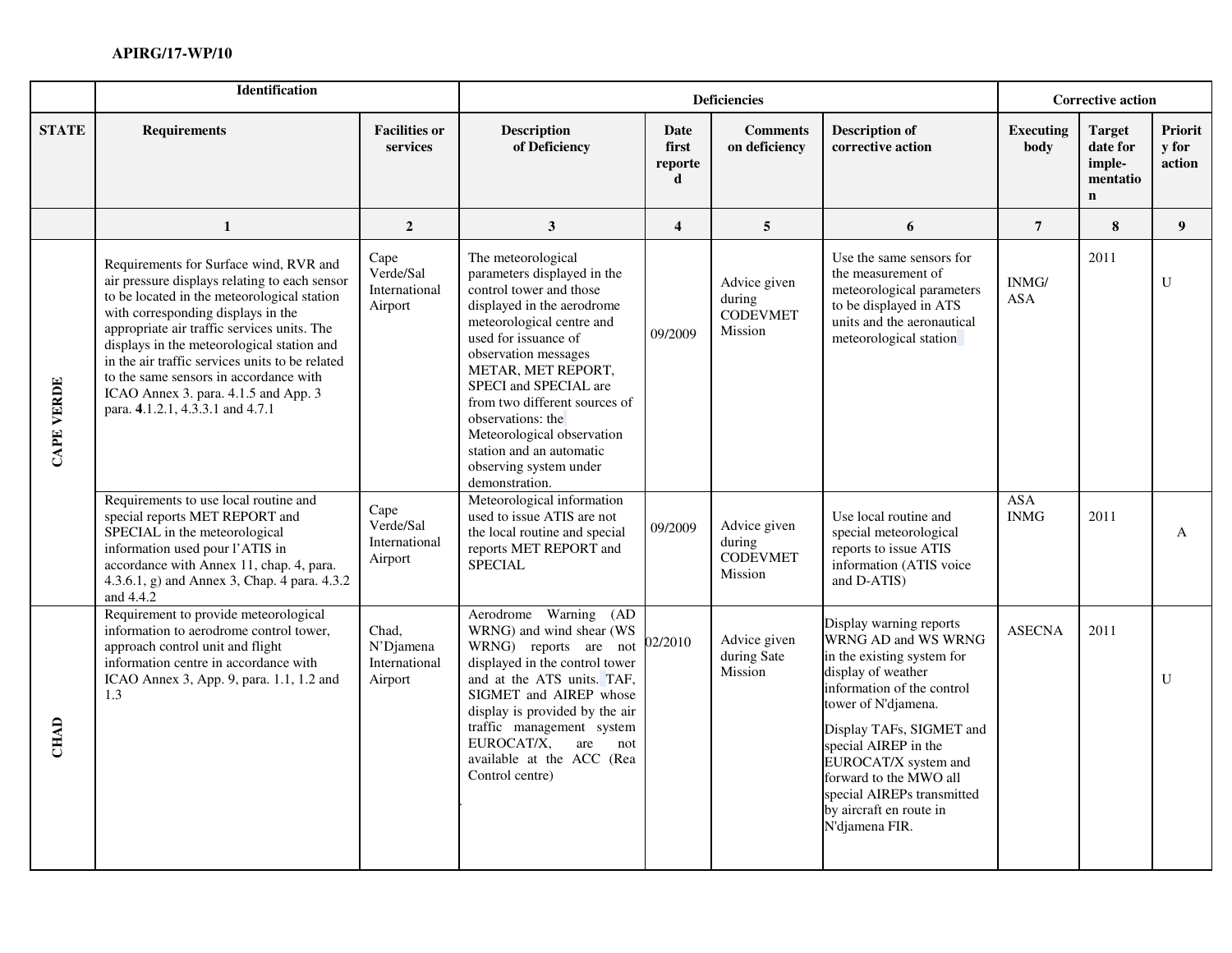|              | Identification                                                                                                                                                                                                                                                                                                                                                                                                                                                    |                                                                             |                                                                                                                                                                                                                                                     |                               | <b>Deficiencies</b>                    |                                                                                                                                                                                   | <b>Corrective action</b>           |                                                                |                                  |
|--------------|-------------------------------------------------------------------------------------------------------------------------------------------------------------------------------------------------------------------------------------------------------------------------------------------------------------------------------------------------------------------------------------------------------------------------------------------------------------------|-----------------------------------------------------------------------------|-----------------------------------------------------------------------------------------------------------------------------------------------------------------------------------------------------------------------------------------------------|-------------------------------|----------------------------------------|-----------------------------------------------------------------------------------------------------------------------------------------------------------------------------------|------------------------------------|----------------------------------------------------------------|----------------------------------|
| <b>STATE</b> | <b>Requirements</b>                                                                                                                                                                                                                                                                                                                                                                                                                                               | <b>Facilities or</b><br>services                                            | <b>Description</b><br>of Deficiency                                                                                                                                                                                                                 | Date<br>first<br>report<br>ed | <b>Comments</b><br>on deficiency       | <b>Description of</b><br>corrective action                                                                                                                                        | <b>Executing</b><br>body           | <b>Target</b><br>date for<br>imple-<br>mentatio<br>$\mathbf n$ | <b>Priority</b><br>for<br>action |
|              | 1                                                                                                                                                                                                                                                                                                                                                                                                                                                                 | $\overline{2}$                                                              | $\mathbf{3}$                                                                                                                                                                                                                                        | $\overline{\mathbf{4}}$       | 5                                      | 6                                                                                                                                                                                 | $\overline{7}$                     | 8                                                              | $\boldsymbol{9}$                 |
|              | Requirement to provide runway visual<br>range (RVR) assessments at the touchdown<br>zone and the mid-point of the runway at<br>N'Djamena International Airport, intended<br>for Category II (ILS) instrument approach<br>and landing operations in accordance with<br>Annex 3, Chap. 4, para. 4.6.3.4 b)                                                                                                                                                          | Chad,<br>N'Djamena<br>International<br>Airport                              | Even though N'Djamena<br><b>International Airport is</b><br>intended for Category II<br>(ILS) instrument approach<br>and landing operations, RVR<br>assessments are not provided<br>at the mid-point of the<br>runway.                              | 02/2010                       | Advice given<br>during Sate<br>Mission | Install RVR sensor at the<br>mid-point of the runway                                                                                                                              | <b>ASECNA</b>                      | 2010                                                           | A                                |
| <b>CHAD</b>  | Requirement to collect, process and relay<br>special air reports in accordance with<br>Annex 3 Chapter 5, para 5.1, 5.2-b), 5.5, 5.8<br>and $5.9$                                                                                                                                                                                                                                                                                                                 | Chad,<br>N'Djamena<br>International<br>Airport                              | special aircraft observations<br>and reports are not collected,<br>processed and redistributed                                                                                                                                                      | 02/2010                       | Advice given<br>during Sate<br>Mission | - Update and implement<br>the provisions of the<br><b>ATS/MET</b> service<br>agreement<br>- Encourage<br>ATS/MET/pilots<br>coordination meetings                                  | <b>ADAC</b><br>et<br><b>ASECNA</b> | 2011                                                           | B                                |
| COMOROS      | Requirement to provide automated<br>equipment for measuring or assessing, as<br>appropriate, and for monitoring and remote<br>indicating of surface wind, visibility,<br>runway visual range, height of cloud base,<br>air and dew-point temperatures and<br>atmospheric pressure at Sal aerodrome with<br>a runway intended for Category II<br>instrument approach and landing operations<br>in accordance with ICAO Annex 3, Chap 4,<br>para. 4.1.5 and 4.6.3.1 | Comoros/<br>Prince Said<br>Ibrahim<br>International<br>Airport of<br>Moroni | Moroni International Airport<br>equipped with a category II<br>approach and landing<br>operations instrument, is not<br>using a proper automated<br>equipment for measuring,<br>assessing, monitoring and<br>remote indicating of MET<br>parameters | 09/<br>2009                   | Advice given<br>during Sate<br>Mission | Install an automated<br>aerodrome weather<br>observing system with<br>sensors and display<br>located at required places<br>for the provision of<br>operational MET<br>information | <b>ASECNA</b>                      | December<br>2010                                               | $\mathbf U$                      |
|              | Requirement to provide runway visual<br>range (RVR) assessments at the touchdown<br>zone and the mid-point of the runway of<br>Prince Said Ibrahim International Airport of<br>Moroni, intended for Category II instrument<br>approach and landing operations in<br>accordance with Annex 3, Chap. 4, para.<br>4.6.3.4 b)                                                                                                                                         | Comoros/<br>Prince Said<br>Ibrahim<br>International<br>Airport of<br>Moroni | Runway visual range (RVR)<br>assessments are not<br>representative of the<br>touchdown zone and the<br>mid-point of the runway<br>intended for Category II<br>instrument approach and<br>landing operations                                         | 09/<br>2009                   | Advice given<br>during the<br>mission  | 1°) Introduce manual<br>assessment of RVR in<br>accordance with ICAO<br>Doc. 9328.<br>Install RVR sensor at the<br>touchdown zone and the<br>mid-point of the runway              | <b>ASECNA</b>                      | December<br>2010                                               | $\mathbf U$                      |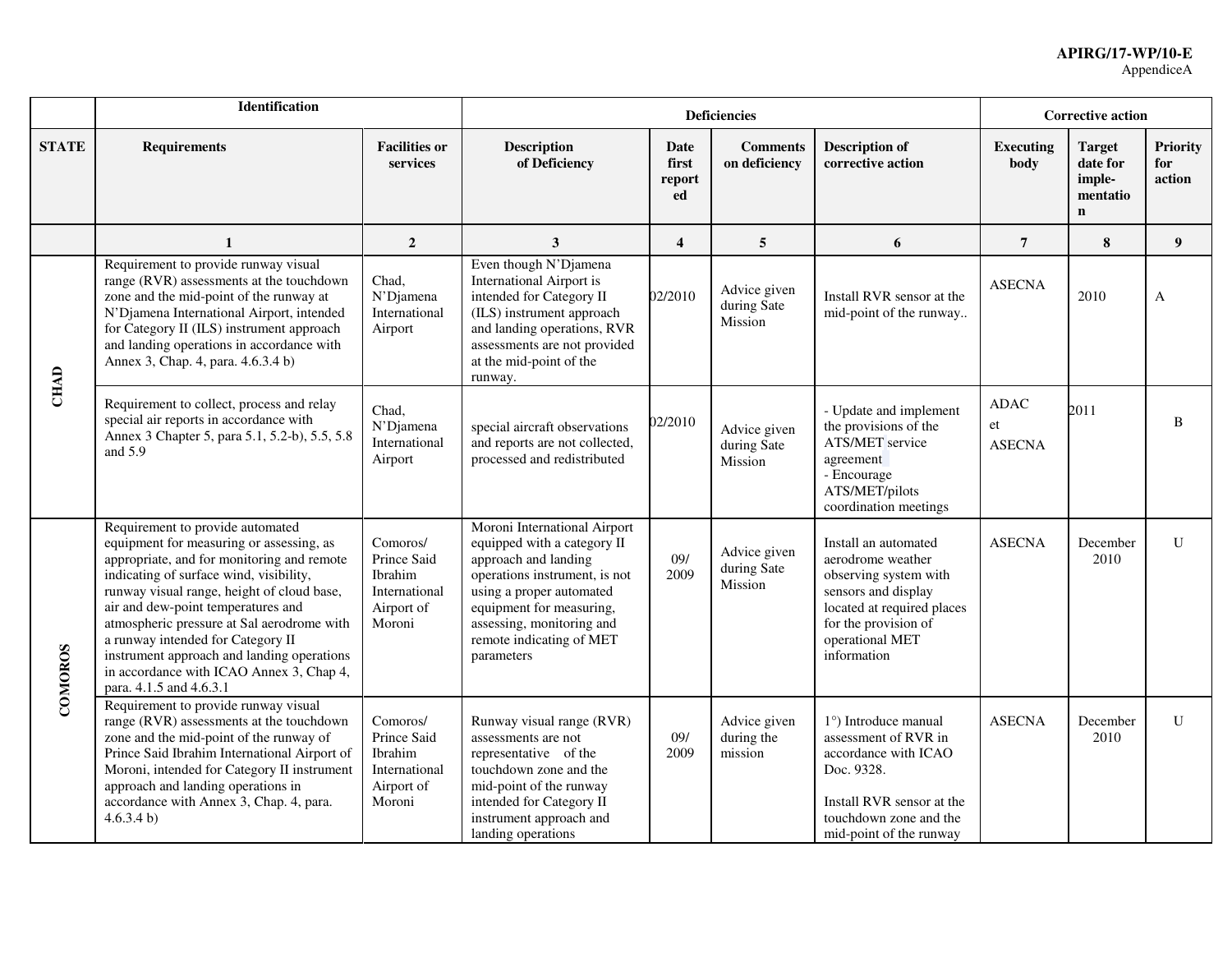|              | Identification                                                                                                                                                                                                                                                                                                                                               |                                                                      |                                                                                                                                                                                                                |                         | <b>Deficiencies</b>                                        |                                                                                                            | <b>Corrective action</b>                  |                                                                |                                          |
|--------------|--------------------------------------------------------------------------------------------------------------------------------------------------------------------------------------------------------------------------------------------------------------------------------------------------------------------------------------------------------------|----------------------------------------------------------------------|----------------------------------------------------------------------------------------------------------------------------------------------------------------------------------------------------------------|-------------------------|------------------------------------------------------------|------------------------------------------------------------------------------------------------------------|-------------------------------------------|----------------------------------------------------------------|------------------------------------------|
| <b>STATE</b> | <b>Requirements</b>                                                                                                                                                                                                                                                                                                                                          | <b>Facilities or</b><br>services                                     | <b>Description</b><br>of Deficiency                                                                                                                                                                            | Date first<br>reported  | <b>Comments</b><br>on deficiency                           | <b>Description of</b><br>corrective action                                                                 | <b>Executin</b><br>g<br>body              | <b>Target</b><br>date for<br>imple-<br>mentatio<br>$\mathbf n$ | Priori<br>ty for<br>actio<br>$\mathbf n$ |
|              | $\mathbf{1}$                                                                                                                                                                                                                                                                                                                                                 | $\overline{2}$                                                       | 3                                                                                                                                                                                                              | $\overline{\mathbf{4}}$ | 5                                                          | 6                                                                                                          | $\overline{7}$                            | 8                                                              | 9 <sup>°</sup>                           |
|              | Requirement to provide aerodrome<br>forecasts (TAF) in accordance with AFI<br>FASID MET Table 1A                                                                                                                                                                                                                                                             | Comoros/Prince<br>Said Ibrahim<br>International<br>Airport of Moroni | Only three TAF are issued<br>every day, the TAF<br>expected at 16:00 is not<br>issued                                                                                                                          | 09/2009                 | Advice given<br>during the mission                         | Issue four TAF<br>every day                                                                                | <b>ASECNA</b>                             | December<br>2010                                               | $\mathbf U$                              |
| COMOROS      | Requirement to provide runway visual<br>Congo,<br>range (RVR) assessments at the<br>Brazzaville<br>touchdown zone and the mid-point of the<br>International<br>runway of Brazzaville International<br>Airport<br>Airport, intended for Category II<br>instrument approach and landing<br>operations in accordance with Annex 3,<br>Chap. 4, para. 4.6.3.4 b) |                                                                      | Runway visual range<br>(RVR) is not assessed at the<br>mid-point of the runway of<br><b>Brazzaville International</b><br>Airport, intended for<br>Category II instrument<br>approach and landing<br>operations | 08/2008                 | Advice given<br>during the mission                         | Install RVR sensor at<br>the mid-point of the<br>runway.                                                   | <b>ASECNA</b>                             | 2009                                                           | $\mathbf U$                              |
|              | Requirement to provide VOLMET<br>broadcast at Brazzaville International<br>Airport (VOLMET), in accordance with<br>ICAO Doc 7474 Volume II, Part V,<br>Table ATS 2A.                                                                                                                                                                                         | Congo,<br>Brazzaville<br>International<br>Airport                    | The VOLMET broadcast<br>service is not operational                                                                                                                                                             | 08/2008                 | Deficiency identify<br>during ICAO<br><b>WACAF</b> mission | Re-establish the<br><b>VOLMET</b> broadcast<br>service in the<br><b>Brazzaville FIR</b>                    | <b>ASECNA</b>                             | 2009                                                           | $\mathbf U$                              |
| CONGO        | Requirement to collect, process and relay<br>special air reports in accordance with<br>Annex 3 Chapter 5, para 5.1, 5.2, 5.3.2,<br>5.4.1, 5.5, 5.7, 5.8 and 5.9                                                                                                                                                                                              | Congo,<br>Brazzaville<br>International<br>Airport                    | Aircraft observation and<br>reports are not collected,<br>processed and relayed                                                                                                                                | 08/2008                 | Advice given<br>during the mission                         | Necessary<br>arrangements<br>between the MET<br>authority and the<br>appropriate ATS<br>authority be made. | ANAC,<br><b>ASECNA</b><br><b>Airlines</b> | 2009                                                           | U                                        |
|              | to provide Automatic<br>Requirement<br>Terminal Information Service (ATIS) in<br>accordance with ICAO Doc 7474<br>Volume II, FASID AFI, Part III -<br>Tableau AOP 1.                                                                                                                                                                                         | Congo,<br>Brazzaville<br>International<br>Airport                    | The ATIS service is not<br>implemented at Brazzaville<br><b>International Airport</b>                                                                                                                          | 08/2008                 | Deficiency identify<br>during ICAO<br><b>WACAF</b> mission | Install and<br>implement an<br>operational ATIS<br>system                                                  | <b>ASECNA</b>                             | 2009                                                           | B                                        |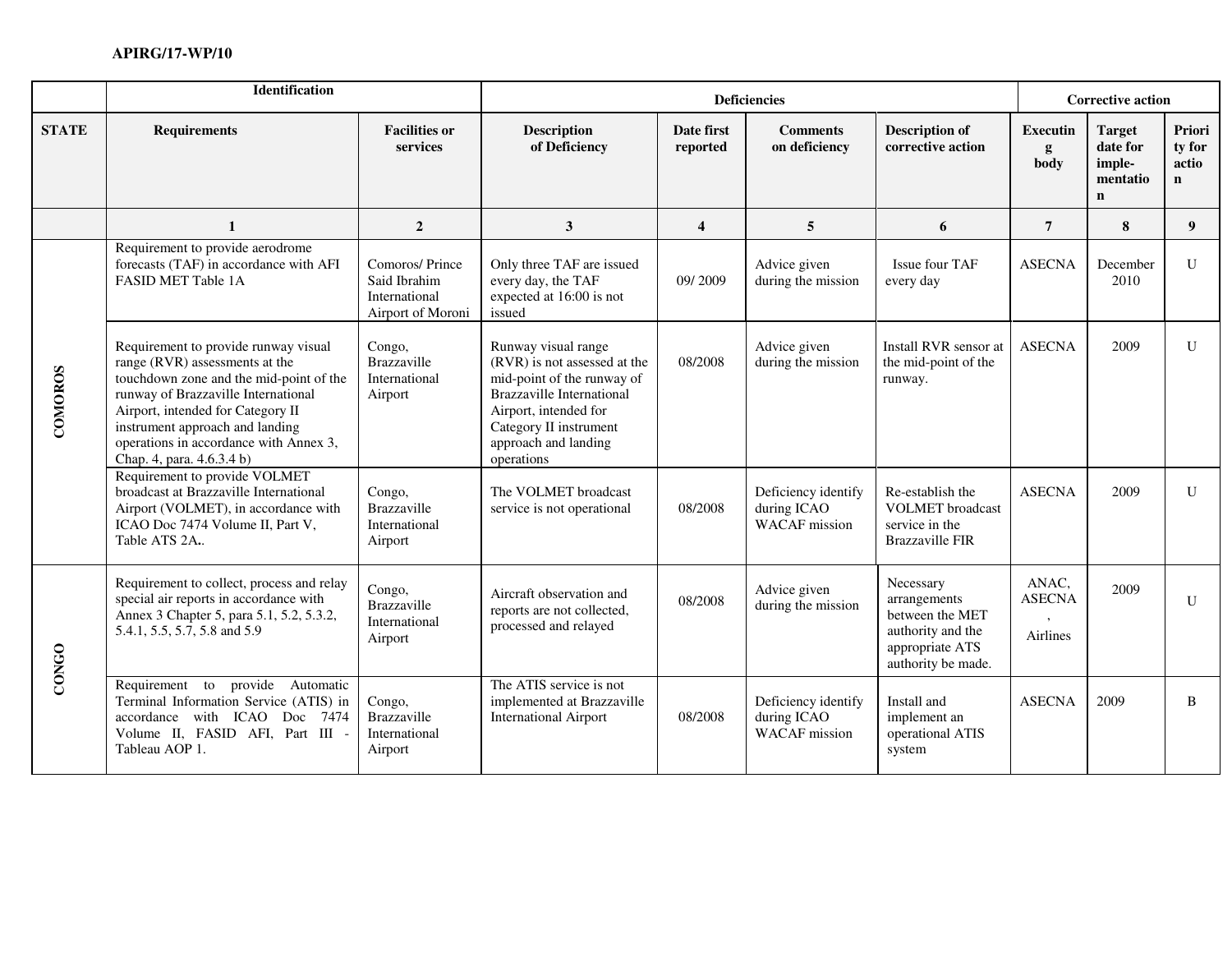|                | <b>Identification</b>                                                                                                                                                                                                                                                                                                                                                                                                                                                |                                                |                                                                                                                                                                                                                                                    |                         | <b>Deficiencies</b>                |                                                                                                                                                                                                | <b>Corrective action</b>     |                                                                |                                          |
|----------------|----------------------------------------------------------------------------------------------------------------------------------------------------------------------------------------------------------------------------------------------------------------------------------------------------------------------------------------------------------------------------------------------------------------------------------------------------------------------|------------------------------------------------|----------------------------------------------------------------------------------------------------------------------------------------------------------------------------------------------------------------------------------------------------|-------------------------|------------------------------------|------------------------------------------------------------------------------------------------------------------------------------------------------------------------------------------------|------------------------------|----------------------------------------------------------------|------------------------------------------|
| <b>STATE</b>   | <b>Requirements</b>                                                                                                                                                                                                                                                                                                                                                                                                                                                  | <b>Facilities or</b><br>services               | <b>Description</b><br>of Deficiency                                                                                                                                                                                                                | Date first<br>reported  | <b>Comments</b><br>on deficiency   | <b>Description of</b><br>corrective action                                                                                                                                                     | <b>Executin</b><br>g<br>body | <b>Target</b><br>date for<br>imple-<br>mentatio<br>$\mathbf n$ | Priori<br>ty for<br>actio<br>$\mathbf n$ |
|                | $\mathbf{1}$                                                                                                                                                                                                                                                                                                                                                                                                                                                         | $\overline{2}$                                 | 3                                                                                                                                                                                                                                                  | $\overline{\mathbf{4}}$ | 5                                  | 6                                                                                                                                                                                              | $\overline{7}$               | 8                                                              | 9                                        |
|                | Requirement to provide automated<br>equipment for measuring or assessing, as<br>appropriate, and for monitoring and<br>remote indicating of surface wind,<br>visibility, runway visual range, height of<br>cloud base, air and dew-point<br>temperatures and atmospheric pressure at<br>Sal aerodrome with a runway intended<br>for Category II instrument approach and<br>landing operations in accordance with<br>ICAO Annex 3, Chap 4, para. 4.1.5 and<br>4.6.3.1 | Djibouti/ Djibouti<br>International<br>Airport | Djibouti International<br>Airport equipped with a<br>category II approach and<br>landing operations<br>instrument, is not using an<br>automated equipment for<br>measuring, assessing,<br>monitoring and remote<br>indicating of MET<br>parameters | 09/2009                 | Advice given<br>during the mission | Install an automated<br>aerodrome weather<br>observing system<br>with sensors and<br>display located at<br>required places for<br>the provision of<br>operational MET<br>information           | AID-DP<br>W                  | December<br>2010                                               | $\mathbf{U}$                             |
| <b>LLOOHIT</b> | Requirement to provide runway visual<br>range (RVR) assessments at the<br>touchdown zone and the mid-point of the<br>runway of Djibouti International Airport<br>of Moroni, intended for Category II<br>instrument approach and landing<br>operations in accordance with Annex 3,<br>Chap. 4, para. 4.6.3.4 b)                                                                                                                                                       | Djibouti/ Djibouti<br>International<br>Airport | Runway visual range<br>(RVR) assessments are not<br>representative of the<br>touchdown zone and the<br>mid-point of the runway<br>intended for Category II<br>instrument approach and<br>landing operations                                        | 09/2009                 | Advice given<br>during the mission | $1^{\circ}$ ) Introduce<br>manual assessment<br>of RVR in<br>accordance with<br><b>ICAO Doc. 9328.</b><br>Install RVR sensor<br>at the touchdown<br>zone and the<br>mid-point of the<br>runway | AID-DP<br>W                  | December<br>2010                                               | U                                        |
|                | Requirement to issue local routine and<br>special reports in accordance with Annex<br>3, chap. 4, para. 4.3.1, 4.3.2 a) et 4.4.2 a)                                                                                                                                                                                                                                                                                                                                  | Djibouti/ Djibouti<br>International<br>Airport | Local routine and special<br>reports (MET REPORT)<br>and SPECIAL) are not<br>issued                                                                                                                                                                | 09/2009                 | Advice given<br>during the mission | Issue local routine<br>and special reports<br>(MET REPORT)<br>and SPECIAL)                                                                                                                     | AID-DP<br>W                  | June 2010                                                      | U                                        |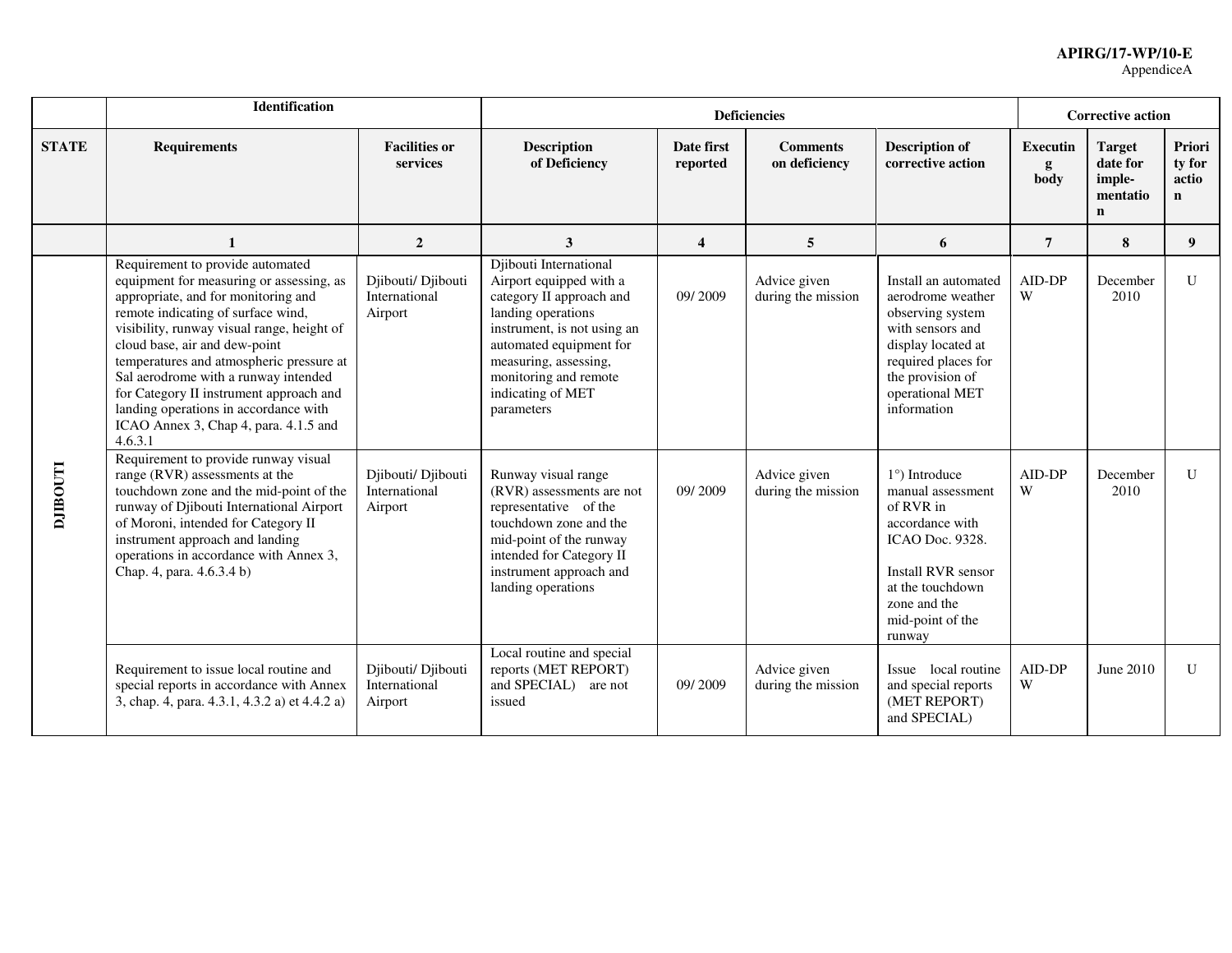|                      | <b>Identification</b>                                                                                                                                                         |                                                                   |                                                                                          |                                         |                                                          | <b>Deficiencies</b>                                                                                                                                                                                                                                                                              |                                                          | <b>Corrective action</b>                                                      |                                           |  |
|----------------------|-------------------------------------------------------------------------------------------------------------------------------------------------------------------------------|-------------------------------------------------------------------|------------------------------------------------------------------------------------------|-----------------------------------------|----------------------------------------------------------|--------------------------------------------------------------------------------------------------------------------------------------------------------------------------------------------------------------------------------------------------------------------------------------------------|----------------------------------------------------------|-------------------------------------------------------------------------------|-------------------------------------------|--|
| <b>STATE</b>         | <b>Requirements</b>                                                                                                                                                           | <b>Facilities</b><br>or services                                  | Description<br>of Deficiency                                                             | Date<br>first<br>reporte<br>$\mathbf d$ | <b>Comments</b><br>on deficiency                         | <b>Description of</b><br>corrective action                                                                                                                                                                                                                                                       | <b>Executing</b><br>body                                 | <b>Target</b><br>date for<br>imple-<br>mentati<br>on                          | Priori<br>ty for<br>actio<br>$\mathbf{n}$ |  |
|                      | 1                                                                                                                                                                             | $\overline{2}$                                                    | $\mathbf{3}$                                                                             | $\overline{\mathbf{4}}$                 | 5                                                        | 6                                                                                                                                                                                                                                                                                                | $7\overline{ }$                                          | 8                                                                             | 9                                         |  |
|                      | Requirement to issue<br>aerodrome and wind shear<br>warnings and wind shear alert<br>in accordance with Annex 3,<br>chap. 7, para. 7.3 et 7.4 et App.<br>6 Table A6-2 et A6-3 | Djibouti/<br>Djibouti<br>Internationa<br>1 Airport                | Aerodrome and<br>wind shear<br>warnings (AD<br>WRNG, WS<br>WRNG) and<br>wind shear alert | 07/2009                                 | Advice given<br>during the<br>mission                    | 1. sensitize forecasters and observers in the<br>issuance and dissemination of messages and WS<br>WRNG AD WRNG<br>2. issue and disseminate WS WRNG and AD<br>WRNG information and wind shear alert;                                                                                              | 1. AID-DPW<br>2. AID-DPW<br>3. DACM et<br><b>AID-DPW</b> | 1. June<br>2010<br>2. June<br>2010                                            | $\mathbf{U}$<br>U                         |  |
|                      |                                                                                                                                                                               |                                                                   | are not issued at<br>Djibouti<br>International<br>Airport                                |                                         |                                                          | 3. develop and enforce a letter of service<br>agreement between the MET and ATS (TWR,<br>CCR, Office of the runway, ) in order inter alia to<br>promote the regular routing of aircraft reports on<br>wind shear at landing or take off, to assess RVR,                                          | 4. DACM et<br>AID-DPW                                    | 3. June<br>2010                                                               | U                                         |  |
| <b>LLOOHIT</b>       |                                                                                                                                                                               |                                                                   |                                                                                          |                                         |                                                          | $etc.$<br>4. consider the possibility of installing, after a<br>survey with users, at Djibouti Airport, a wind shear<br>detecting system                                                                                                                                                         |                                                          | End<br>2010                                                                   | A                                         |  |
|                      | Requirement to provide flight<br>documentation in accordance<br>with AFI FASID Table MET 7<br>(Doc 7474 Volume II, FASID<br>AFI)                                              | Djibouti/<br>Djibouti<br>Internationa<br>1 Airport                | Flight<br>documentation is<br>provided from a<br>public<br>non-secured<br>website ADDS   | 07/2009                                 | Advice given<br>during the<br>mission                    | In the short term, a SADIS FTP service shall be<br>accessed from the WAFC London to extract<br>required data for the provision of flight<br>documentation. Access procedures are described<br>on the following Website<br>http://www.icao.int/anb/sadisopsg/sadis%20ftp%2<br>0service%20v4.0.pdf | AID-DPW                                                  | $\overline{\phantom{a}}$<br><b>SADIS</b><br>FTP:<br>avant<br>fin juin<br>2010 | $\mathsf{A}$                              |  |
|                      |                                                                                                                                                                               |                                                                   |                                                                                          |                                         |                                                          | In the medium term, install a SADIS VSAT station<br>with the required SADIS workstation software:                                                                                                                                                                                                |                                                          | -Station<br><b>VSAT</b><br><b>SADIS</b><br>2G: fin<br>2010                    |                                           |  |
| EQUATORIAL<br>GUINEA | Requirement to provide<br>aerodrome forecasts (AFI<br>FASID Table MET 1A)                                                                                                     | Equatorial<br>Guinea/<br>Malabo<br>Aeronautica<br>1 MET<br>centre | TAF of Malabo<br>issued by the<br>Douala MET<br>Office not by<br>MET Office of<br>Malabo | 2000                                    | Advice given<br>through<br>correspondence<br>and mission | Installation of reliable telecomm. link and<br>provision of sufficient number of forecasters                                                                                                                                                                                                     | Civil Aviation<br>Authority,<br>Equatorial<br>Guinea     | As soon<br>as<br>possible                                                     | $\mathbf{A}$                              |  |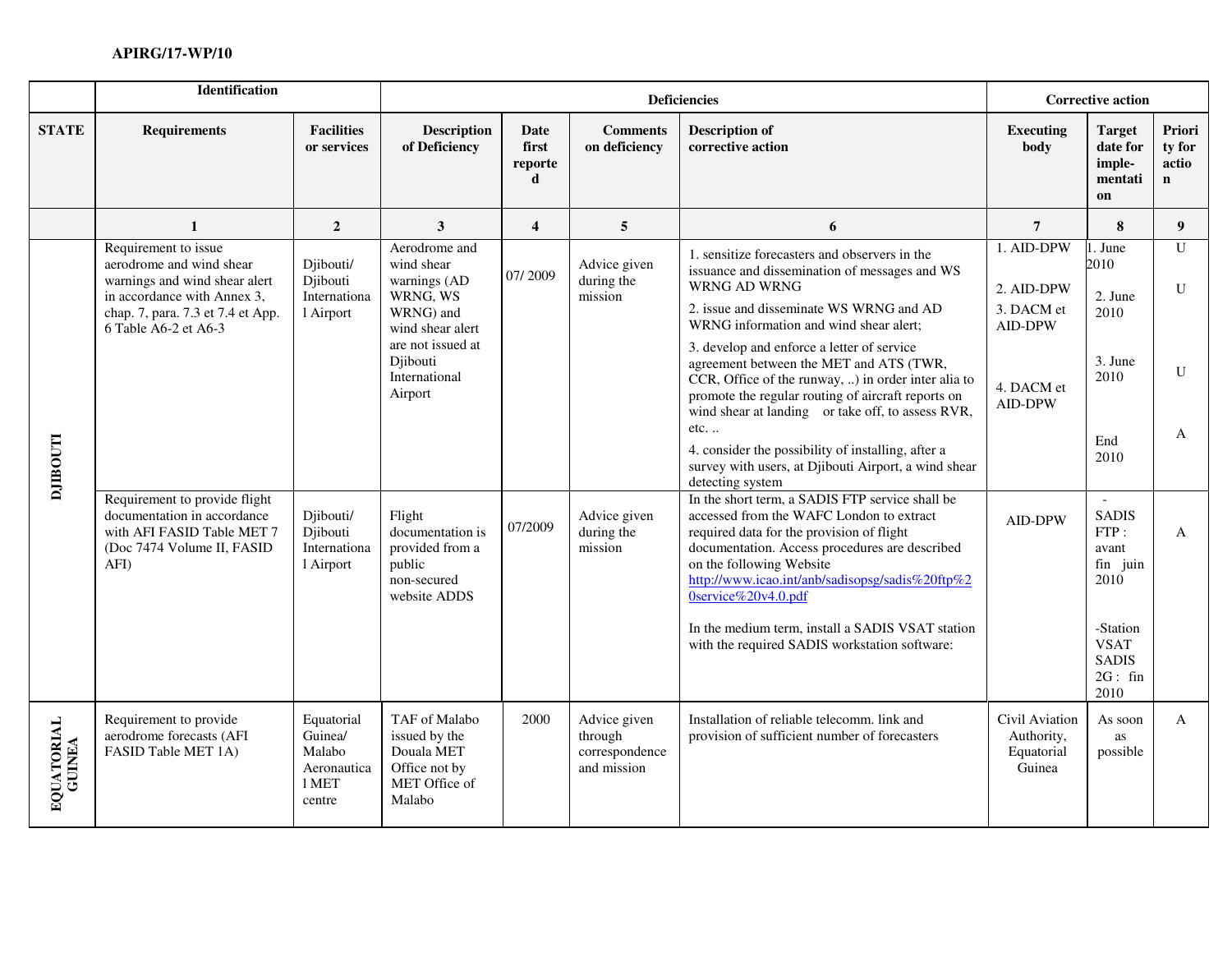|               | Identification                                                                                                                                                                                                                             |                                                                   |                                                                                                               |                               | <b>Deficiencies</b>                                                                                                                                                 |                                                                                                                                                                                                                     |                                                         | <b>Corrective action</b>                             |                                          |
|---------------|--------------------------------------------------------------------------------------------------------------------------------------------------------------------------------------------------------------------------------------------|-------------------------------------------------------------------|---------------------------------------------------------------------------------------------------------------|-------------------------------|---------------------------------------------------------------------------------------------------------------------------------------------------------------------|---------------------------------------------------------------------------------------------------------------------------------------------------------------------------------------------------------------------|---------------------------------------------------------|------------------------------------------------------|------------------------------------------|
| <b>STATE</b>  | <b>Requirements</b>                                                                                                                                                                                                                        | <b>Facilities</b><br>or services                                  | Description<br>of Deficiency                                                                                  | Date<br>first<br>reporte<br>d | <b>Comments</b><br>on deficiency                                                                                                                                    | <b>Description of</b><br>corrective action                                                                                                                                                                          | <b>Executing</b><br>body                                | <b>Target</b><br>date for<br>imple-<br>mentati<br>on | Priori<br>ty for<br>actio<br>$\mathbf n$ |
|               | 1                                                                                                                                                                                                                                          | $\boldsymbol{2}$                                                  | 3                                                                                                             | $\overline{\mathbf{4}}$       | 5                                                                                                                                                                   | 6                                                                                                                                                                                                                   | $\overline{7}$                                          | 8                                                    | 9                                        |
|               | Requirement to provide runway<br>visual range (RVR) for runway<br>intended for non-precision or<br>Category I approach and<br>landing Operations (Annex 3,<br>Chapter 4, para. 4.6.3. 4 a),<br>$4.6.3.5$ and Appendix 3,<br>para.4.3.6.4). | The<br>Gambia/<br>Banjul/<br>Yundum<br>Internationa<br>Airport.   | Runway visual<br>range $(RVR)$ is<br>not assessed and<br>reported during<br>periods of<br>reduced visibility. | 30/07/2<br>007                | Reported by the State<br>concerned from a<br>survey questionnaire,<br>advice given during<br>State mission, further<br>advice given<br><b>CODEVMET</b><br>9/2009.   | In the short term: Training of MET<br>personal for manual assessment and reporting<br>of RVR, or<br>In the medium term: Installation of a RVR<br>measurement, assessment and reporting<br>equipment<br>recommended. | Civil Aviation<br>Authority and<br>MET, The<br>Gambia.  | 2009<br>2012                                         | $\mathbf{U}$                             |
| THE GAMBIA    | Requirement to report<br>The<br>visibility along the<br>Gambia,<br>runway in local<br>Banjul/<br>routine and special<br>Yundum<br>reports: Annex 3,<br>Internationa<br>Appendix 3 para;<br>4.2.4.2.<br>Airport.                            |                                                                   | <b>MET</b> station<br>07/2007<br>located very far<br>from the runway<br>and behind a tree.                    |                               | Data observed not<br>representative of<br>weather conditions<br>along the runway.<br>Advice given during<br>State Mission and<br><b>CODEVMET Project</b><br>9/2009. | Install an automatic<br>weather observing<br>system with sensors<br>appropriately located.                                                                                                                          | <b>GCAA</b><br>(Gambia<br>Civil Aviation<br>Authority). | 2012                                                 | U                                        |
|               | Requirement to relay air<br>reports:<br>Annex 3 Chapter 5, para.5.8.                                                                                                                                                                       | The<br>Gambia,<br>Banjul/<br>Yundum<br>Internationa<br>Airport.   | Aircraft<br>observations and<br>reports are not<br>collected,<br>processed and<br>disseminated.               | 07/2007                       | Advice given during<br>State Mission.                                                                                                                               | Necessary arrangements<br>between the MET<br>authority and the<br>appropriate ATS<br>authority be made.                                                                                                             | <b>GCAA</b><br>(Gambia<br>Civil Aviation<br>Authority). | 2010                                                 | B                                        |
|               | Requirement to measure and<br>report wind direction and speed<br>Annex 3 Chapter 4 para.4.6.11.                                                                                                                                            | The<br>Gambia,<br>Banjul/<br>Yundum<br>Internationa<br>l Airport. | Wind direction<br>and speed are<br>estimated due to<br>breaking of wire<br>around the<br>runway.              | 16/09/<br>2009                | Reported to<br><b>CODEVMET</b><br>Mission, advice given<br>for immediat<br>solution.                                                                                | Short Term:<br>Purchase wire and connect at the selected<br>point to restore measurement and reading at<br>MET and controlo Tower.<br>Medium Term:<br>Installation of automatic weather observing<br>system.        | GCAA and<br>MET the<br>Gambia.                          | 11//200<br>9<br>2012                                 | $\mathbf U$                              |
| THE<br>GAMBIA | Requirement to issue<br>aerodrome warnings (AW) and<br>wind shear warning Annex 3<br>Chapter 7 para.7.3, 7.4 App.6<br>Table A6.2 and A6.3.                                                                                                 | The<br>Gambia,<br>Banjul/<br>Yundum<br>Internationa               | No provision for<br>issuance of AW.                                                                           | 16/09/<br>2009                | Deficiency assessed<br>during CODEVMET<br>mission, advice<br>given.                                                                                                 | Short term, write procedures for issuance of<br>AD and implement immediately.                                                                                                                                       | <b>GCAA</b><br>and MET<br>The Gambia.                   | When<br>required<br>starting<br>from<br>11/2009      | $\mathbf U$                              |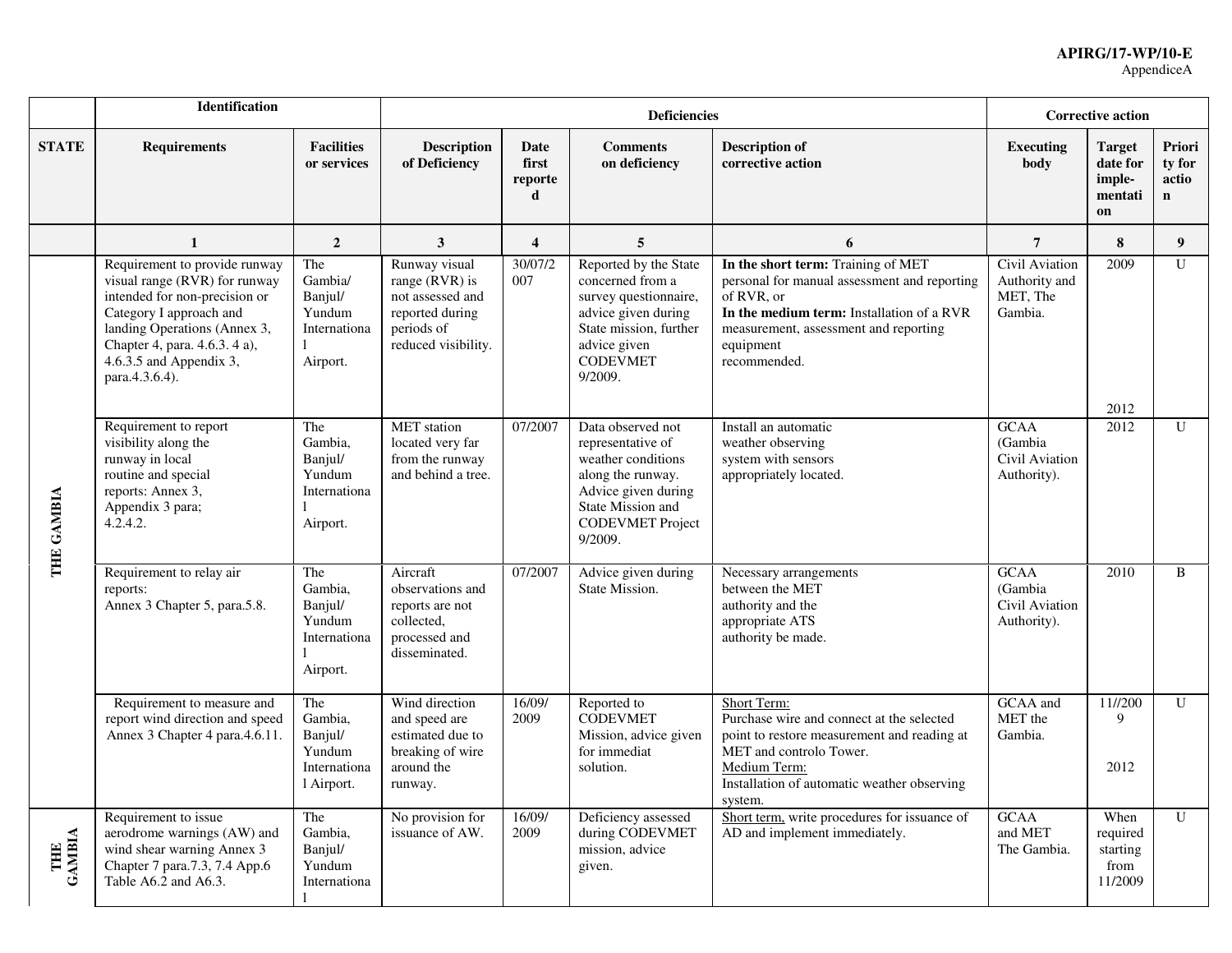|              | <b>Identification</b>                                                                                               |                                                                 |                                                                                                                                                                                                                                                           | <b>Deficiencies</b>           |                                                                                                         |                                                                                                                                                        |                                                         | <b>Corrective action</b>                             |                                          |  |
|--------------|---------------------------------------------------------------------------------------------------------------------|-----------------------------------------------------------------|-----------------------------------------------------------------------------------------------------------------------------------------------------------------------------------------------------------------------------------------------------------|-------------------------------|---------------------------------------------------------------------------------------------------------|--------------------------------------------------------------------------------------------------------------------------------------------------------|---------------------------------------------------------|------------------------------------------------------|------------------------------------------|--|
| <b>STATE</b> | <b>Requirements</b>                                                                                                 | <b>Facilities</b><br>or services                                | <b>Description</b><br>of Deficiency                                                                                                                                                                                                                       | Date<br>first<br>reporte<br>d | <b>Comments</b><br>on deficiency                                                                        | <b>Description of</b><br>corrective action                                                                                                             | <b>Executing</b><br>body                                | <b>Target</b><br>date for<br>imple-<br>mentati<br>on | Priori<br>ty for<br>actio<br>$\mathbf n$ |  |
|              | 1                                                                                                                   | $\overline{2}$                                                  | $\mathbf{3}$                                                                                                                                                                                                                                              | $\overline{4}$                | $5\overline{)}$                                                                                         | 6                                                                                                                                                      | $\overline{7}$                                          | 8                                                    | 9 <sup>°</sup>                           |  |
|              |                                                                                                                     | Airport.                                                        |                                                                                                                                                                                                                                                           |                               |                                                                                                         |                                                                                                                                                        |                                                         |                                                      |                                          |  |
|              | Requirement to issue trend<br>forecasts as contained in AFI<br>FASID Table MET 1 A.                                 | The<br>Gambia,<br>Banjul/<br>Yundum<br>Internationa<br>Airport. | No provision to<br>issue trend<br>forecast.                                                                                                                                                                                                               | 16/09/2<br>009                | Deficiency assessed<br>during<br><b>CODEVMENT</b><br>Project, advice given.                             | Writing required<br>procedures to<br>follow for issuance of Trend forecasts.                                                                           | GCAA and<br><b>MET</b><br>The Gambia                    | 12/2009                                              | $\mathbf{A}$                             |  |
|              | Requirement to provide MET<br>Reports to ATS Units Annex 3<br>Chapter 10 para. 10.1.1.                              | The<br>Gambia,<br>Banjul/<br>Yundum<br>Internationa<br>Airport. | Provision of MET<br>reports to ATS<br>Units deficient,<br>messages carried<br>by hand and no<br>wind display at<br>Control Tower.                                                                                                                         | 16/09/2<br>009                | Deficiency assessed<br>during CODEVMET<br>Project, advice given.                                        | Repair the internal communication system<br>and the wind measurement system.<br>Medium Term<br>Acquisition of new internal<br>communication<br>system. | GCAA and<br>MET the<br>Gambia<br>GCAA and<br><b>MET</b> | 12/2009<br>2011                                      | $\overline{U}$                           |  |
| <b>GHANA</b> | Requirement to disseminate<br>SIGMET information in<br>accordance with the provisions<br>in the AFI FASID Table 2B. | Ghana, Accra<br>Kotoka<br>International<br>Airport (KIA         | <b>SIGMET</b><br>information<br>issued by Accra<br>MWO is not<br>disseminated<br>properly and the<br><b>AMBEX</b><br>procedures are<br>not well known<br>by the<br>telecommunicatio<br>n staff for the<br>dissemination of<br><b>OPMET</b><br>information | March<br>2010                 | Advice given during<br>State Mission and a<br>new version of the<br><b>AMBEX Scheme was</b><br>provided | Disseminate SIGMET information in<br>accordance with AMBEX scheme and AFI<br>FASID Table 2B.                                                           | GMet                                                    | 12/2010                                              | $\mathbf U$                              |  |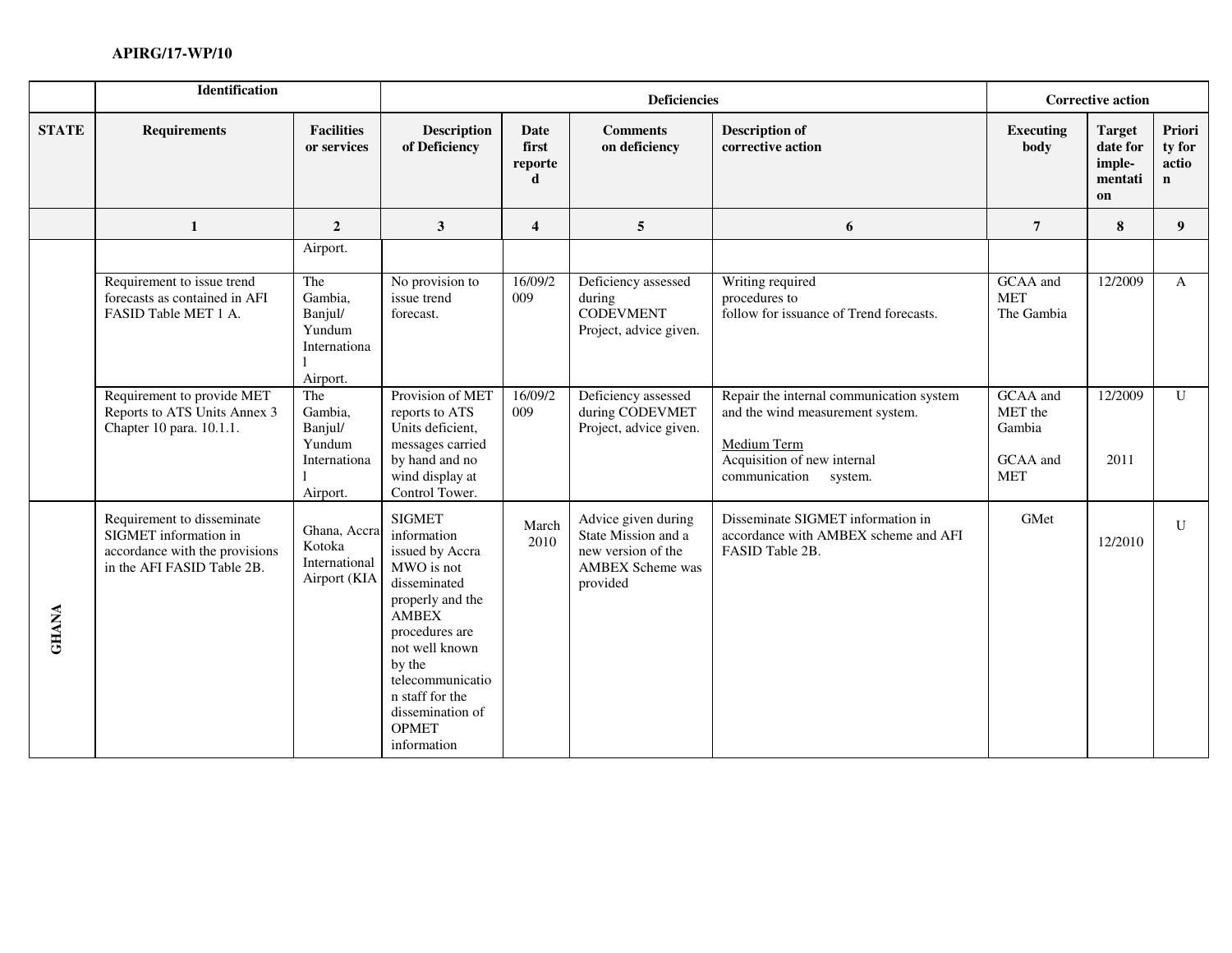|               | <b>Identification</b>                                                                                                                                                                                                                                                                                                                                                                                                                                                |                                                                |                                                                                                                                                                                                                                                                                                                                |                         | <b>Deficiencies</b>                                                                                                                                                                         |                                                                                                                                                                                                                                                                                    |                                           | <b>Corrective action</b>                             |                                |
|---------------|----------------------------------------------------------------------------------------------------------------------------------------------------------------------------------------------------------------------------------------------------------------------------------------------------------------------------------------------------------------------------------------------------------------------------------------------------------------------|----------------------------------------------------------------|--------------------------------------------------------------------------------------------------------------------------------------------------------------------------------------------------------------------------------------------------------------------------------------------------------------------------------|-------------------------|---------------------------------------------------------------------------------------------------------------------------------------------------------------------------------------------|------------------------------------------------------------------------------------------------------------------------------------------------------------------------------------------------------------------------------------------------------------------------------------|-------------------------------------------|------------------------------------------------------|--------------------------------|
| <b>STATE</b>  | <b>Requirements</b>                                                                                                                                                                                                                                                                                                                                                                                                                                                  | <b>Facilities or</b><br>services                               | <b>Description</b><br>of Deficiency                                                                                                                                                                                                                                                                                            | Date first<br>reported  | <b>Comments</b><br>on deficiency                                                                                                                                                            | <b>Description of</b><br>corrective action                                                                                                                                                                                                                                         | <b>Executing</b><br>body                  | <b>Target</b><br>date for<br>imple-<br>mentati<br>on | Priori<br>ty for<br>actio<br>n |
|               | $\mathbf{1}$                                                                                                                                                                                                                                                                                                                                                                                                                                                         | $\overline{2}$                                                 | $\mathbf{3}$                                                                                                                                                                                                                                                                                                                   | $\overline{\mathbf{4}}$ | 5                                                                                                                                                                                           | 6                                                                                                                                                                                                                                                                                  | $\overline{7}$                            | 8                                                    | 9 <sup>°</sup>                 |
| <b>GHANA</b>  | Requirement to provide meteorological<br>parameters affecting landing and<br>take-off operations as surface wind,<br>visibility, runway visual range (RVR),<br>height of cloud base, air and dew-point<br>temperatures and atmospheric pressure<br>from an integrated automatic system for<br>acquisition, processing, dissemination<br>and display in real time: ICAO Annex<br>3, Chap. 4, para. 4.1.5                                                              | Ghana, Accra<br>Kotoka<br>International<br>Airport (KIA)       | Surface wind, visibility,<br>runway visual range<br>(RVR), height of cloud<br>base, air and dew-point<br>temperatures and<br>atmospheric pressure are<br>not provided from an<br>integrated automatic<br>system for acquisition,<br>processing, dissemination<br>and display in real time at<br>Accra International<br>Airport | March 201               | Procurement for<br>the purchase of an<br>integrated<br>automatic system<br>underway (Letter<br>N° PPA/CEO/<br>436/10 of 22<br>February 2010<br>from the Public<br>Procurement<br>Authority) | Install an automatic<br>integrated observing system<br>on AKIA runway (ILS Cat 2)<br>with sensors appropriately<br>sited in accordance with the<br>provision in ICAO Annex 3,<br>Chap 4, para 4.1.5 and<br>4.6.3.1 and Appendix 3 para;<br>4.2.4.2                                 | GMet (Ghana<br>Meteorologic<br>al Agency) | 12/2010                                              | U                              |
|               | Requirement to provide runway visual<br>range (RVR): Annex 3, Chapter 4, para.<br>4.6.3                                                                                                                                                                                                                                                                                                                                                                              | Ghana, Accra<br>Kotoka<br>International<br>Airport (KIA        | Runway visual range<br>(RVR) is not assessed<br>and reported                                                                                                                                                                                                                                                                   | March 2010              | Advice given<br>during State<br>Mission                                                                                                                                                     | Install a RVR assessment<br>and reporting system                                                                                                                                                                                                                                   | GMet                                      | 12/2010                                              | U                              |
|               | Requirement to issue compliant local<br>routine report (MET REPORT) and<br>local special report (SPECIAL) in<br>accordance with provisions in ICAO<br>Annex 3, Table 3-1                                                                                                                                                                                                                                                                                             | Ghana, Accra<br>Kotoka<br>International<br>Airport (KIA        | <b>MET REPORT</b> and<br>SPECIAL are not<br>compliant with Annex 3,<br>Table 3-1                                                                                                                                                                                                                                               | March 2010              | Advice given<br>during the<br>mission                                                                                                                                                       | Issue compliant local routine<br>and special reports and<br>display them at the MET<br>Office and at all ATS units                                                                                                                                                                 | GMet                                      | 12/2010                                              | $\mathbf{U}$                   |
| <b>GUINEA</b> | Requirement to provide automated<br>equipment for measuring or assessing,<br>as appropriate, and for monitoring and<br>remote indicating of surface wind,<br>visibility, runway visual range, height<br>of cloud base, air and dew-point<br>temperatures and atmospheric pressure<br>at Sal aerodrome with a runway<br>intended for Category II instrument<br>approach and landing operations in<br>accordance with ICAO Annex 3, Chap<br>4, para. 4.1.5 and 4.6.3.1 | Republic of<br>Guinea,<br>Conakry<br>International<br>Airport. | Conakry International<br>Airport equipped with a<br>category II approach and<br>landing operations<br>instrument, is not using<br>an automated equipment<br>for measuring, assessing,<br>monitoring and remote<br>indicating of MET<br>parameters                                                                              | 09/2009                 | Advice given<br>during<br><b>CODEVMET</b><br>mission                                                                                                                                        | Install an automatic integrated<br>observing system on Conakry<br><b>International Airport runway</b><br>(ILS Cat 2) with sensors<br>appropriately sited in<br>accordance with the provision<br>in ICAO Annex 3, Chap 4,<br>para 4.1.5 and 4.6.3.1 and<br>Appendix 3 para; 4.2.4.2 | <b>DNAC</b><br>and<br><b>DNM</b>          | December<br>2011                                     | $\mathbf{U}$                   |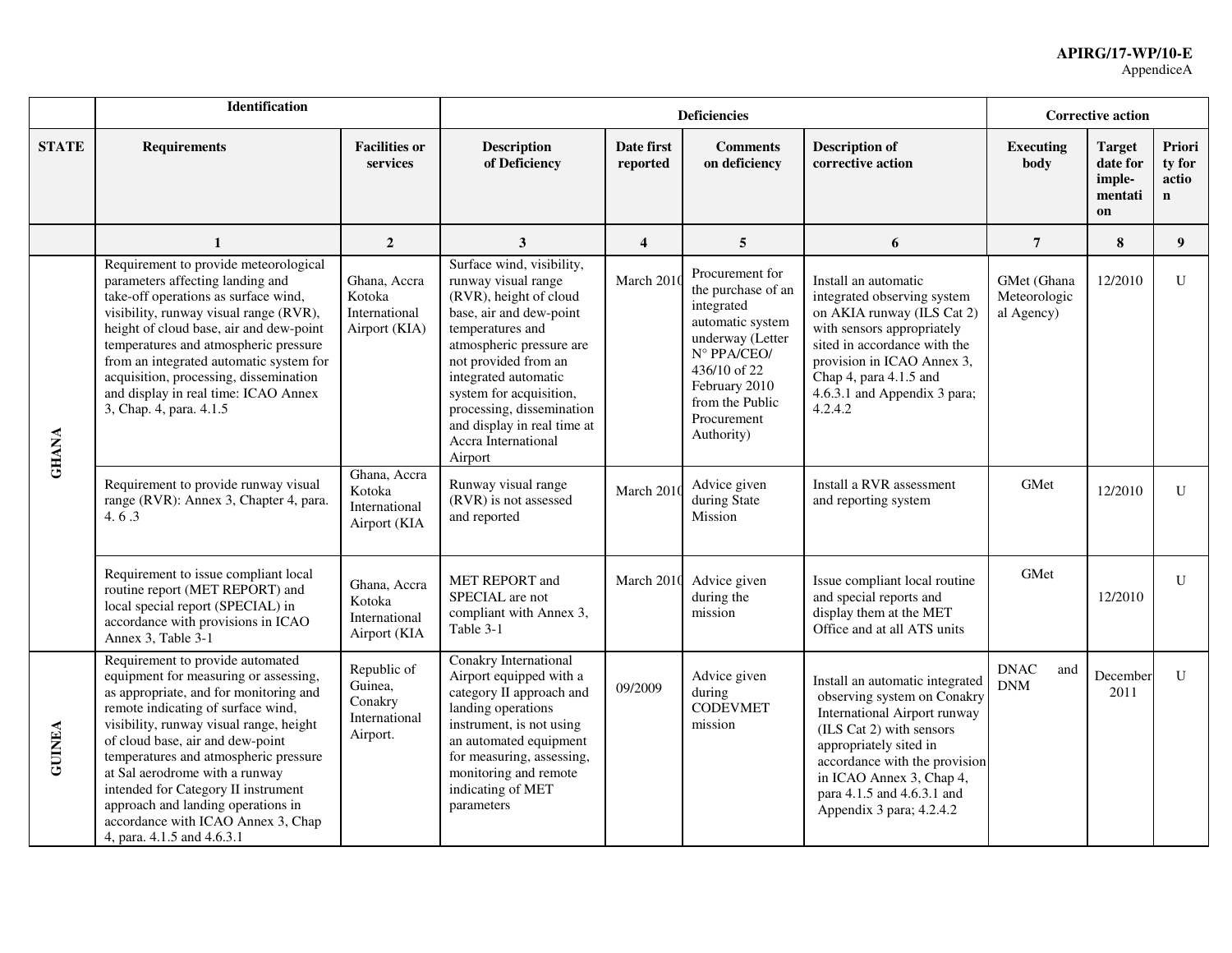|               | <b>Identification</b>                                                                                                                                                                                            |                                                                |                                                                                                                                         |                         | <b>Deficiencies</b>                                  |                                                                                                                                                                                                                                                                                                                                                                                                                          |                                              | <b>Corrective action</b>                                                                                          |                                          |
|---------------|------------------------------------------------------------------------------------------------------------------------------------------------------------------------------------------------------------------|----------------------------------------------------------------|-----------------------------------------------------------------------------------------------------------------------------------------|-------------------------|------------------------------------------------------|--------------------------------------------------------------------------------------------------------------------------------------------------------------------------------------------------------------------------------------------------------------------------------------------------------------------------------------------------------------------------------------------------------------------------|----------------------------------------------|-------------------------------------------------------------------------------------------------------------------|------------------------------------------|
| <b>STATE</b>  | <b>Requirements</b>                                                                                                                                                                                              | <b>Facilities or</b><br>services                               | <b>Description</b><br>of Deficiency                                                                                                     | Date first<br>reported  | <b>Comments</b><br>on deficiency                     | <b>Description of</b><br>corrective action                                                                                                                                                                                                                                                                                                                                                                               | <b>Executing</b><br>body                     | <b>Target</b><br>date for<br>imple-<br>mentati<br>on                                                              | Priori<br>ty for<br>actio<br>$\mathbf n$ |
|               | $\mathbf{1}$                                                                                                                                                                                                     | $\overline{2}$                                                 | $\mathbf{3}$                                                                                                                            | $\overline{\mathbf{4}}$ | $\overline{5}$                                       | 6                                                                                                                                                                                                                                                                                                                                                                                                                        | $\overline{7}$                               | 8                                                                                                                 | 9                                        |
|               | Requirement to issue compliant local<br>routine report (MET REPORT) and<br>local special report (SPECIAL) in<br>accordance with provisions in ICAO<br>Annex 3, Table 3-1                                         | Republic of<br>Guinea,<br>Conakry<br>International<br>Airport. | MET REPORT and<br>SPECIAL are not<br>compliant with Annex 3,<br>Table 3-1                                                               | 09/2009                 | Advice given<br>during<br><b>CODEVMET</b><br>mission | Issue compliant local routine<br>and special reports and<br>display them at the MET<br>Office and at all ATS units                                                                                                                                                                                                                                                                                                       | <b>DNM</b>                                   | Before<br>December<br>2010                                                                                        | $\mathbf{U}$                             |
|               | Requirement to provide meteorological<br>information to aerodrome control tower,<br>approach control unit and flight<br>information centre in accordance with<br>ICAO Annex 3, App. 9, para. 1.1, 1.2<br>and 1.3 | Republic of<br>Guinea,<br>Conakry<br>International<br>Airport. | Aerodrome Warning (AD<br>WRNG) and wind shear<br>(WS WRNG) reports are<br>not displayed in the<br>control tower and at the<br>ATS units | 09/2009                 | Advice given<br>during<br><b>CODEVMET</b><br>mission | Display warning reports<br>WRNG AD and WS WRNG in<br>the existing system for display<br>of weather information of the<br>control tower of N'djamena.                                                                                                                                                                                                                                                                     | DNM                                          | Before<br>Decemb<br>er 2010                                                                                       | $\mathbf{A}$                             |
| <b>GUINEA</b> | Requirement to provide flight<br>documentation in accordance with AFI<br>FASID Table MET 7 (Doc 7474<br>Volume II, FASID AFI)                                                                                    | Republic of<br>Guinea,<br>Conakry<br>International<br>Airport  | Flight documentation is<br>provided from a public<br>non-secured website<br><b>ADDS</b>                                                 | 09/2009                 | Advice given<br>during<br><b>CODEVMET</b><br>mission | In the short term, a SADIS<br>FTP service shall be<br>accessed from the WAFC<br>London to extract required<br>data for the provision of<br>flight documentation. Access<br>procedures are described on<br>the following Website<br>http://www.icao.int/anb/sadis<br>opsg/sadis%20ftp%20service<br>%20v4.0.pdf<br>In the medium term, install a<br>SADIS VSAT station with<br>the required SADIS<br>workstation software: | DNAC,<br>DNM, ANA,<br>FIR Roberts,<br>SOGEAC | <b>SADIS</b><br><b>FTP</b><br>before<br>Decemb<br>re 2010<br>- VSAT<br><b>SADIS</b><br>before<br>Decembre<br>2011 | $\mathbf{A}$                             |
|               | Requirement to issue OPMET<br>information from the following AOP<br>aerodromes Kankan, Labé,<br>N'Nzérékoré in accordance with ICAO<br>Doc 7474 Volume II, FASID AFI, Part<br>III - Tableau AOP 1.               | Republic of<br>Guinea,<br>Conakry<br>International<br>Airport  | <b>OPMET</b> information<br>from AOP aerodromes<br>Kankan, Labé,<br>N'Nzérékoré is not issued<br>24h a day                              | 09/2009                 | Advice given<br>during<br><b>CODEVMET</b><br>mission | issue METAR and SPECI<br>from AOP aerodromes<br>Kankan, Labé and<br>N'Nzérékoré                                                                                                                                                                                                                                                                                                                                          | DNAC, DNM<br>and ANA                         | defore<br><b>December</b><br>2015                                                                                 | $\mathbf B$                              |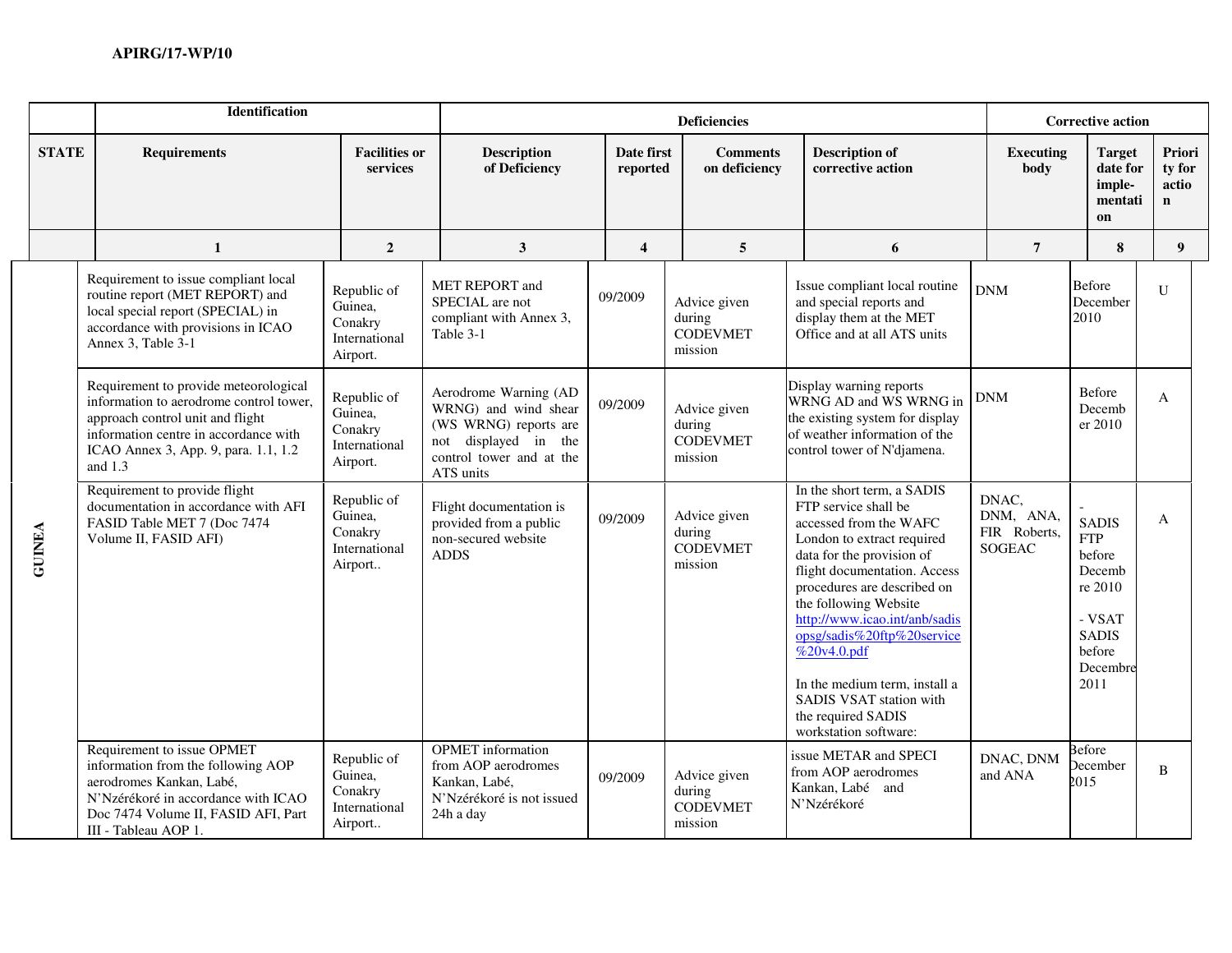|                      | Identification                                                                                                                                                                                      |                                                                    |                                                                                                                                                                         |                         | <b>Deficiencies</b>                                  |                                                                                                                                                                                                          | <b>Corrective action</b>                  |                                                               |                                          |
|----------------------|-----------------------------------------------------------------------------------------------------------------------------------------------------------------------------------------------------|--------------------------------------------------------------------|-------------------------------------------------------------------------------------------------------------------------------------------------------------------------|-------------------------|------------------------------------------------------|----------------------------------------------------------------------------------------------------------------------------------------------------------------------------------------------------------|-------------------------------------------|---------------------------------------------------------------|------------------------------------------|
| <b>STATE</b>         | <b>Requirements</b>                                                                                                                                                                                 | <b>Facilities or</b><br>services                                   | <b>Description</b><br>of Deficiency                                                                                                                                     | Date first<br>reported  | <b>Comments</b><br>on deficiency                     | <b>Description of</b><br>corrective action                                                                                                                                                               | <b>Executing</b><br>body                  | <b>Target</b><br>date for<br>imple-<br>mentati<br>on          | Priori<br>ty for<br>actio<br>$\mathbf n$ |
|                      | $\mathbf{1}$                                                                                                                                                                                        | $\overline{2}$                                                     | 3                                                                                                                                                                       | $\overline{\mathbf{4}}$ | 5                                                    | 6                                                                                                                                                                                                        | $\overline{7}$                            | 8                                                             | 9                                        |
|                      | Requirement to measure and report<br>wind in accordance with provisions<br>contained in Annex, Chapter 4 para<br>4.6.1.12                                                                           | Guinée<br>Bissau,<br>Osvaldo<br>Vieira<br>International<br>Airport | The wind sensors are<br>installed on the top of the<br>control tower and wind<br>information is not<br>representative of the<br>condition along the<br>runway.          | 10/2009                 | Advice given<br>during<br><b>CODEVMET</b><br>mission | Install wind sensors at the<br>touch down zone                                                                                                                                                           | <b>ASECNA MET</b><br>Administration       | 2011                                                          | U                                        |
| <b>GUINEA BISSAU</b> | Requirement to issue aerodrome<br>warnings (AD WRNG) and Wind Shear<br>warnings (WS WRNG) as contained in<br>provisions of Annex 3 Chapter 7 para<br>7.3.1 and 7.4.1 and App. 6 Table A6.2,<br>A6.3 | Guinée<br>Bissau,<br>Osvaldo<br>Vieira<br>International<br>Airport | AD WRNG and WS<br>WRNG are not issued at<br>Osvaldo Vieira<br><b>International Airport</b>                                                                              | 10/2009                 | Advice given<br>during<br><b>CODEVMET</b><br>mission | <b>Short term:</b> Writing of<br>procedures for issuance of<br>AW and WS Warnings and<br>implement immediately.<br><b>Medium term:</b> Acquisition<br>of MET Radar and wind<br>shear detection equipment | AAC,<br>ASECNA.<br>Administratio<br>n MET | 12/2009<br>2013                                               | $\mathbf{U}$                             |
|                      | Implementation of MET facilities and<br>services AFI/7 Rec. 14/10                                                                                                                                   | Guinée<br>Bissau,<br>Osvaldo<br>Vieira<br>International<br>Airport | Lack of personnel to<br>ensure METY services to<br>aviation properly                                                                                                    | 10/2009                 | Advice given<br>during<br><b>CODEVMET</b><br>mission | Provide sufficient number of<br>MET personnel                                                                                                                                                            | ASECNA et<br><b>MET</b>                   | 2011                                                          | $\mathbf{A}$                             |
|                      | Requirement to issue aerodrome<br>forecasts (TAF) at Osvaldo Vieira<br>International Airport: Annex 3 Chap. 9,<br>para 9.13a)                                                                       | Guinée<br>Bissau,<br>Osvaldo<br>Vieira<br>International<br>Airport | TAF of Bissau issued by<br>Dakar aerodrome<br>meteorological Office in<br>accordance with a<br>bilateral agreement<br>resulting in a lack of<br>qualified MET personnel | 1995 et<br>10/2009      | Advice given<br>during<br><b>CODEVMET</b><br>mission | Provide sufficient number of<br>MET personnel                                                                                                                                                            | ASECNA,<br>ACC, ENAG<br>and MET           | 2012                                                          | A                                        |
| <b>LESOTHO</b>       | Implementation of MET facilities and<br>services AFI/7 Rec. 14/10                                                                                                                                   | Lesotho/Mase<br>ru/Moshoesho<br>e                                  | Anemometer on RWY 04<br>has been unserviceable<br>for many months                                                                                                       | 2003                    | Advice given<br>through mission                      | Install a new sensor with<br>displays at appropriate ATC<br>and MET positions                                                                                                                            | Lesotho                                   | As soon<br>as<br>possible<br>but not<br>later<br>than<br>2007 | A                                        |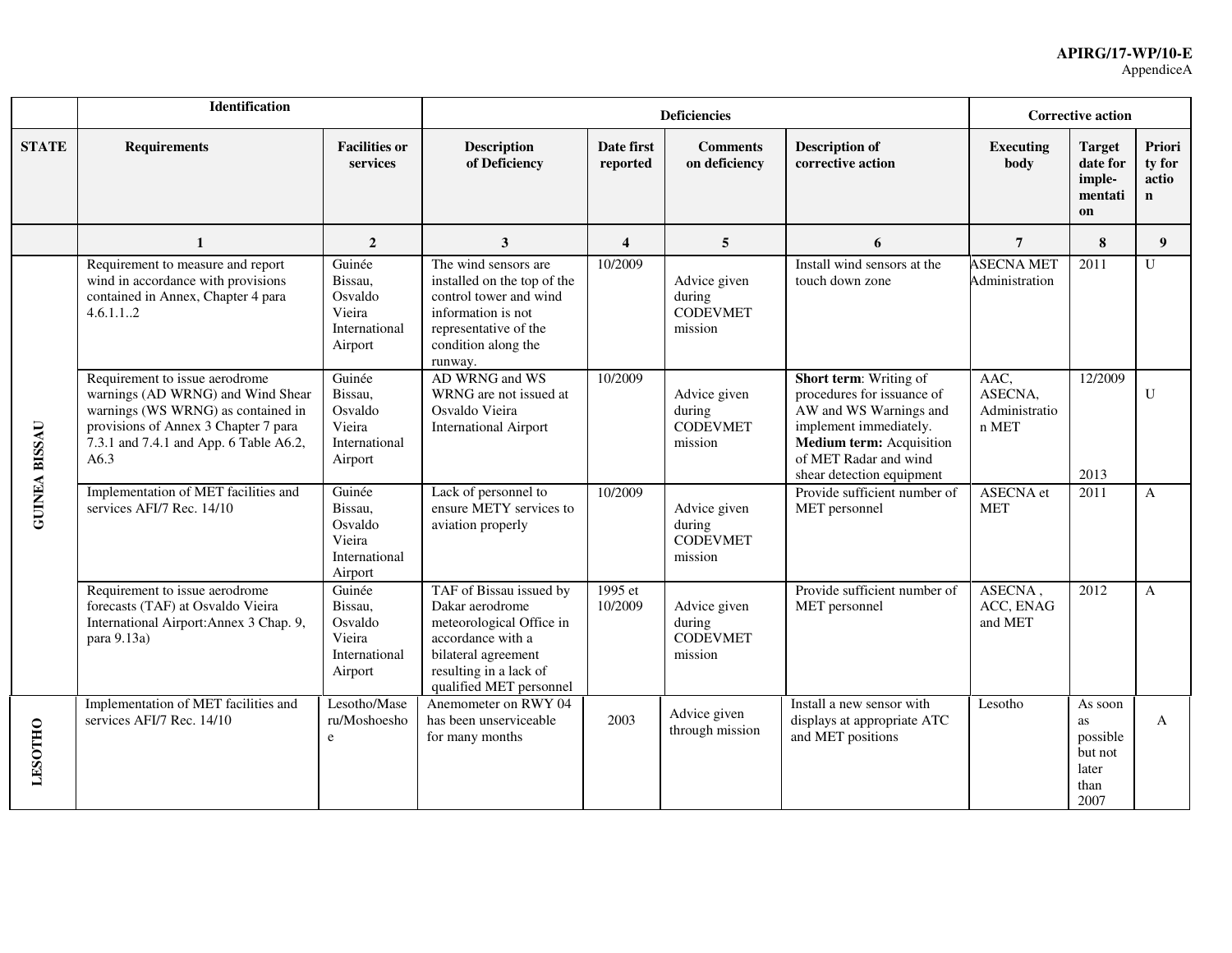|              | Identification                                                                                                                                                                                                                                                                                                            |                                                       | <b>Deficiencies</b>                                                                                                                                                                     |                         |                                                                                                                                   |                                                                                                                                                                                                                               | <b>Corrective action</b>                         |                                                                             |                                          |
|--------------|---------------------------------------------------------------------------------------------------------------------------------------------------------------------------------------------------------------------------------------------------------------------------------------------------------------------------|-------------------------------------------------------|-----------------------------------------------------------------------------------------------------------------------------------------------------------------------------------------|-------------------------|-----------------------------------------------------------------------------------------------------------------------------------|-------------------------------------------------------------------------------------------------------------------------------------------------------------------------------------------------------------------------------|--------------------------------------------------|-----------------------------------------------------------------------------|------------------------------------------|
| <b>STATE</b> | <b>Requirements</b>                                                                                                                                                                                                                                                                                                       | <b>Facilities or</b><br>services                      | <b>Description</b><br>of Deficiency                                                                                                                                                     | Date first<br>reported  | <b>Comments</b><br>on deficiency                                                                                                  | <b>Description of</b><br>corrective action                                                                                                                                                                                    | <b>Executing</b><br>body                         | <b>Target</b><br>date for<br>imple-<br>mentati<br>on                        | Priori<br>ty for<br>actio<br>$\mathbf n$ |
|              | $\mathbf{1}$                                                                                                                                                                                                                                                                                                              | $\overline{2}$                                        | 3                                                                                                                                                                                       | $\overline{\mathbf{4}}$ | 5                                                                                                                                 | 6                                                                                                                                                                                                                             | $\overline{7}$                                   | 8                                                                           | 9 <sup>°</sup>                           |
|              | Requirement to re-establish the<br>Meteorological Watch Office (MWO)<br>of Robertsfield in accordance with<br>Annex 3, Chap. 3, para. 3.4.1 and ICAO<br>Doc 7474, Volume II, AFI FASID Table<br>MET 1B.                                                                                                                   | Liberia/<br>Robertsfield<br>International<br>Airport. | The meteorological watch<br>office (MWO) has not been<br>re-established and the<br>Liberian Administration<br>has not arranged for<br>another contracting State to<br>provide SIGMET.   | 10/2009                 | Advice given<br>during the<br>mission and a<br>draft Agreement<br>provided for the<br>issuance of<br>SIGMET by an<br>adjacent MWO | Reach an agreement with the<br>nearest MWO for the<br>provision of meteorological<br>watch services including<br>SIGMET for an interim<br>period of time. Re-establish<br>the MWO in the medium<br>term                       | LCAA and<br><b>MET</b><br>Authority              | -Short<br>term:<br>End<br>Novem<br>ber<br>2009<br>-Mediu<br>m term:<br>2012 | $\mathbf{U}$                             |
| LIBERIA      | Requirement to provide runway visual<br>range (RVR) assessments at the<br>touchdown zone and the mid-point of<br>the runway of Robertsfield International<br>Airport intended for Category II<br>instrument approach and landing<br>operations in accordance with Annex 3,<br>Chap. 4, para. 4.6.3.4 b)                   | Liberia/<br>Robertsfield<br>International<br>Airport. | Runway visual range<br>(RVR) is not assessed<br>and reported during<br>periods of reduced<br>visibility.                                                                                | 10/2009                 | Advice given<br>during the<br>mission.                                                                                            | In the short term:<br>Training of MET<br>personal for manual<br>assessment and reporting of<br>RVR, and<br>In the medium term:<br>Installation of a RVR<br>measurement, assessment<br>and reporting equipment<br>recommended. | LCAA,<br>Meteorologic<br>al Authority<br>and RIA | -Short<br>term:<br>Novem<br>ber<br>2009<br>-Mediu<br>m term:<br>2012        | $\mathbf{U}$                             |
|              | Requirement to provide appropriate<br>sensors of the automated equipment for<br>measuring, assessing, monitoring and<br>remote indicating visibility, runway<br>visual range (RVR) and height of cloud<br>base at the required in accordance with<br>Annex 3, Chap 4, para. 4.1.5 and 4.6.3.1<br>and App. 3 para; 4.2.4.2 | Liberia/<br>Robertsfield<br>International<br>Airport. | Except the wind sensor,<br>the other required sensors<br>of the automatic weather<br>observing system, are not<br>installed to support<br>approach, landing and<br>take-off operations. | 10/2009                 | Advice given<br>during the<br>mission.                                                                                            | Install the required sensors of<br>the automatic weather<br>observing system at<br>appropriate location                                                                                                                       | LCAA,<br>Meteorologic<br>al Authority<br>and RIA | End of<br>April<br>2010                                                     | U                                        |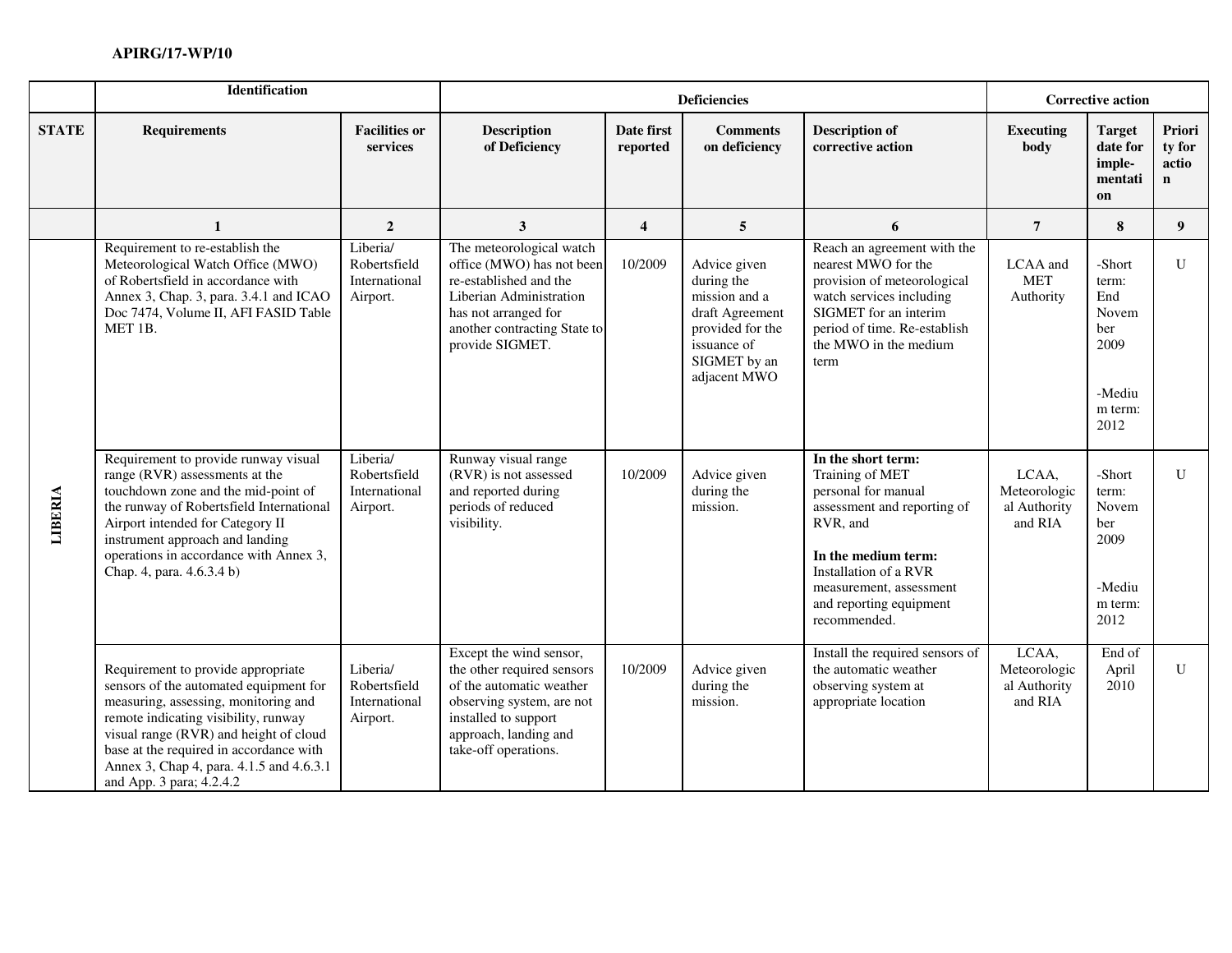#### **APIRG/17-WP/10-E** AppendiceA

|              | <b>Identification</b>                                                                                                                                                                                                                                                                  |                                                        |                                                                                                                                                                                                       | <b>Corrective action</b>      |                                                                                                     |                                                                                                                                                                                                                                                                                                                                                                                                                                  |                                                   |                                                      |                                |
|--------------|----------------------------------------------------------------------------------------------------------------------------------------------------------------------------------------------------------------------------------------------------------------------------------------|--------------------------------------------------------|-------------------------------------------------------------------------------------------------------------------------------------------------------------------------------------------------------|-------------------------------|-----------------------------------------------------------------------------------------------------|----------------------------------------------------------------------------------------------------------------------------------------------------------------------------------------------------------------------------------------------------------------------------------------------------------------------------------------------------------------------------------------------------------------------------------|---------------------------------------------------|------------------------------------------------------|--------------------------------|
| <b>STATE</b> | <b>Requirements</b>                                                                                                                                                                                                                                                                    | <b>Facilities</b><br>or services                       | <b>Description</b><br>of Deficiency                                                                                                                                                                   | Date<br>first<br>reporte<br>d | <b>Comments</b><br>on<br>deficiency                                                                 | <b>Description of</b><br>corrective action                                                                                                                                                                                                                                                                                                                                                                                       | <b>Executing</b><br>body                          | <b>Target</b><br>date for<br>imple-<br>mentati<br>on | Priori<br>ty for<br>actio<br>n |
|              | $\mathbf{1}$                                                                                                                                                                                                                                                                           | $\overline{2}$                                         | $\mathbf{3}$                                                                                                                                                                                          | $\overline{4}$                | 5                                                                                                   | 6                                                                                                                                                                                                                                                                                                                                                                                                                                | $\overline{7}$                                    | 8                                                    | 9 <sup>°</sup>                 |
| LIBERIA      | Requirement to provide<br>briefing, consultation and<br>flight documentation to flight<br>crew members and/or other<br>flight operations personnel in<br>accordance with Annex 3,<br>Chap. 3, para. 3.3.2 d) and<br>Chap. 9, para. 9.3                                                 | Liberia/<br>Robertsfield<br>Internationa<br>1 Airport. | Briefing, consultation<br>and flight<br>documentation are<br>not provided to flight<br>crew members and/or<br>other flight operations<br>personnel.                                                   | 10/2009                       | A draft<br>statement<br>on the<br>re-establish<br>ment of the<br>AMO and<br>the MWO<br>established. | Provide briefing, consultation and flight documentation<br>to flight crew members and other flight operations<br>personnel, and equip the AMO and the future MWO<br>with a high speed Internet access and required MET<br>systems listed in Annex 3 Chap. 9 para. 9.1.3 h) and i).<br>The AMO/MWO should be installed in a suitable room<br>having a direct access to the AIS Office itself having<br>direct access to the apron | LCAA, MET<br>Authority,<br>RIA and<br><b>RFIR</b> | End of<br>April<br>2011                              | A                              |
|              | Requirement to collect,<br>processed and disseminated<br>aircraft observations and<br>reports (AIREP) in<br>accordance with Annex 3,<br>para. 5.1, 5.2, 5.3, 5.4, 5.5,<br>5.6, 5.7, 5.8 and 5.9                                                                                        | Liberia/<br>Robertsfield<br>Internationa<br>1 Airport. | Aircraft observations<br>and reports (AIREP)<br>are not collected,<br>processed and<br>disseminated at<br>Roberts MWO.                                                                                | 10/2009                       | Advice<br>given<br>during the<br>Mission.                                                           | Develop and implement a service agreement for air<br>traffic services, aeronautic information services and<br>aeronautical MET services at Robertsfield International<br>Airport in accordance with ICAO DOC 9377; Initiate<br>regular meetings between the MET authorities, ATS<br>units and appropriate local airlines.                                                                                                        | LCAA,<br>RFIR, RIA                                | Februar<br>y 2010                                    | A                              |
|              | Requirement to provide<br>reliable data source for the<br>preparation of aviation<br>weather forecasts in<br>accordance with Annex 3,<br>Chap. 9, para. 9.1.3 c), e), g),<br>$h)$ and i).                                                                                              | Liberia/<br>Robertsfield<br>Internationa<br>1 Airport. | Reliable data sources<br>are not available for<br>the preparation of<br>aviation weather<br>forecasts such as<br>SIGMET, aerodrome<br>warnings, Trend<br>forecast, TAFs, flight<br>documentation, etc | 10/2009                       | Advice<br>given<br>during the<br>Mission.                                                           | Supply the meteorological information to operators and<br>flight crew members in accordance with the provisions<br>contained in ICAO Annex 3, Chap. 9, para. 9.1.3 c), e),<br>$g$ ), h) and i).                                                                                                                                                                                                                                  | LCAA,<br><b>MET</b><br>Authority<br>and RIA       | 2010                                                 | B.                             |
|              | Requirement to use forecasts<br>issued by the WAFCs in the<br>preparation of flight<br>documentation, whenever<br>these forecasts cover the<br>intended flight path in respect<br>of time, altitude and<br>geographical extent,  in<br>accordance with Annex 3,<br>App. 2, para. 2.1.1 | Liberia/<br>Robertsfield<br>Internationa<br>1 Airport. | The Roberts AMO<br>does not receive any<br>WAFS products for<br>the provision of flight<br>documentation.                                                                                             | 10/2009                       | Advice<br>given<br>during the<br>Mission.                                                           | Short Term:<br>Use SADIS FTP service. Access procedures are<br>described on the following Website: http://www.icao.<br>int/anb/sadisopsg/SADIS%20FTP%20Service%20V4.0<br>.pdf<br>Medium Term:<br>Provide AMO/MWO with SADIS 2G VSAT<br>equipment and compliant SADIS workstation software<br>in accordance with SADISOPSG/9 conclusion 9/15<br>and SADISOPSG/10 conclusion 10/4                                                  | <b>MET</b><br>Authority<br>and RIA                | 11//200<br>9<br>2012                                 | B                              |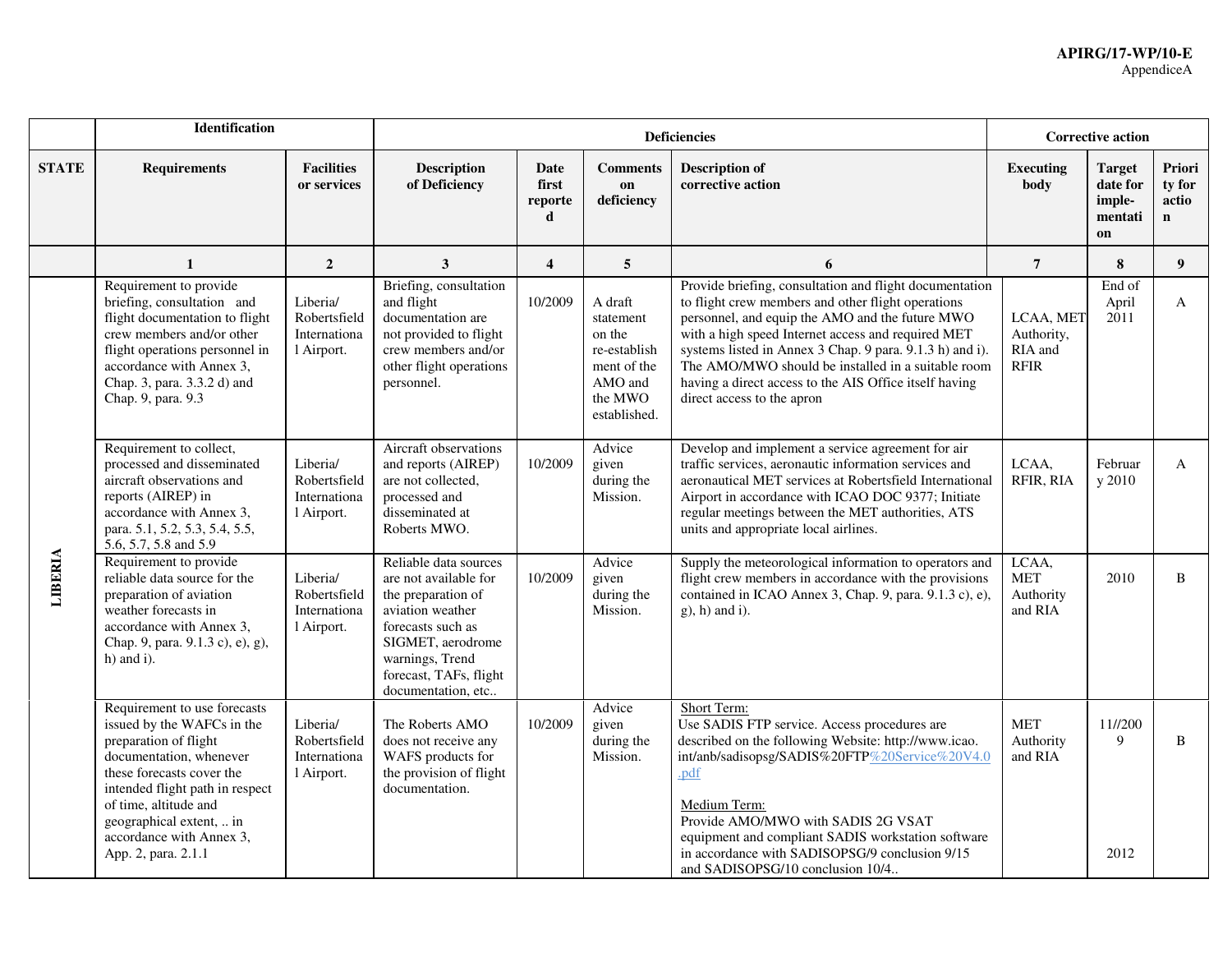|              | Identification                                                                                                                                                                                                                                                                                              |                                                  |                                                                                                                                                                                                                                                                                                                        | <b>Corrective action</b> |                                                          |                                                                                                                                                                                                                                                                                                                           |                                         |                                                      |                                          |
|--------------|-------------------------------------------------------------------------------------------------------------------------------------------------------------------------------------------------------------------------------------------------------------------------------------------------------------|--------------------------------------------------|------------------------------------------------------------------------------------------------------------------------------------------------------------------------------------------------------------------------------------------------------------------------------------------------------------------------|--------------------------|----------------------------------------------------------|---------------------------------------------------------------------------------------------------------------------------------------------------------------------------------------------------------------------------------------------------------------------------------------------------------------------------|-----------------------------------------|------------------------------------------------------|------------------------------------------|
| <b>STATE</b> | <b>Requirements</b>                                                                                                                                                                                                                                                                                         | <b>Facilities</b><br><b>or</b><br>services       | <b>Description</b><br>of Deficiency                                                                                                                                                                                                                                                                                    | Date first<br>reported   | <b>Comments</b><br>on deficiency                         | <b>Description of</b><br>corrective action                                                                                                                                                                                                                                                                                | <b>Executing</b><br>body                | <b>Target</b><br>date for<br>imple-<br>mentati<br>on | Priori<br>ty for<br>actio<br>$\mathbf n$ |
|              | $\mathbf{1}$                                                                                                                                                                                                                                                                                                | $\overline{2}$                                   | $\mathbf{3}$                                                                                                                                                                                                                                                                                                           | $\overline{\mathbf{4}}$  | 5                                                        | 6                                                                                                                                                                                                                                                                                                                         | $\overline{7}$                          | 8                                                    | 9 <sup>°</sup>                           |
|              | Requirement to provide<br>meteorological information to<br>aerodrome control tower, approach<br>control unit and flight information<br>centre in accordance with ICAO<br>Annex 3, App. 9, para. 1.1, 1.2 and<br>1.3                                                                                         | Niger,<br>Niamey<br>Internatio<br>nal<br>Airport | Warning<br>Aerodrome<br>(AD)<br>WRNG) and wind shear (WS<br>WRNG)<br>reports are<br>not<br>displayed in the control tower<br>and at the ATS units. TAF,<br>SIGMET and AIREP whose<br>display is provided by the air<br>traffic management system<br>EUROCAT/X, are not available<br>at the ACC (Rea Control<br>centre) | 03/2010                  | Advice given<br>during Sate<br>Mission                   | Display warning reports WRNG AD<br>and WS WRNG in the existing<br>system for display of weather<br>information of the control tower of<br>Niamey.<br>Display TAFs, SIGMET and special<br>AIREP in the EUROCAT/X system<br>and forward to the MWO all special<br>AIREPs transmitted by aircraft en<br>route in Niamey FIR. | <b>ASECNA</b>                           | Decemb<br>er 2009<br>Decemb<br>er 2010               | $\mathbf U$                              |
| <b>NIGER</b> | Requirement to provide runway<br>visual range (RVR) assessments at<br>the touchdown zone and the<br>mid-point of the runway at Niamey<br>International Airport, intended for<br>Category II (ILS) instrument<br>approach and landing operations in<br>accordance with Annex 3, Chap. 4,<br>para. 4.6.3.4 b) | Niger,<br>Niamey<br>Internatio<br>nal<br>Airport | Even though<br>NiameyInternational Airport is<br>intended for Category II (ILS)<br>instrument approach and<br>landing operations, RVR<br>assessments are not provided at<br>the mid-point of the runway                                                                                                                | 03/2010                  | Advice given<br>during Sate<br>Mission                   | Install RVR sensor at the<br>mid-point of Niamey runway.                                                                                                                                                                                                                                                                  | <b>ASECNA</b>                           | Before<br>Decemb<br>er 2010                          | $\mathbf{A}$                             |
|              | Requirement to collect, process and<br>relay special air reports in accordance<br>with Annex 3 Chapter 5, para 5.1,<br>5.2-b), 5.5, 5.8 and 5.9.                                                                                                                                                            | Niger,<br>Niamey<br>Internatio<br>nal<br>Airport | special aircraft observations<br>and reports are not collected,<br>processed and redistributed                                                                                                                                                                                                                         | 03/2010                  | Advice given<br>during Sate<br>Mission                   | - Update and implement the<br>provisions of the ATS/MET<br>service agreement<br>- Encourage ATS/MET/pilots<br>coordination meetings                                                                                                                                                                                       | <b>DAC</b><br>and<br><b>ASECNA</b>      | Before<br>Decemb<br>er 2010                          | B                                        |
| NIGERIA      | Requirement to provide measurement<br>of MET elements representative of<br>conditions prevailing on the Runmay<br>- Annex 3, Appendix 3 - Part 4<br>observing and reporting of MET<br>element                                                                                                               | Nigeria /<br>Kano MA                             | Observing and reporting of<br>MET elements deficient, Site of<br>measurement about 2 kms from<br>touchdown zone                                                                                                                                                                                                        | 25/09/09                 | Advice given<br>by<br><b>CODEVMET</b><br>Phase 1 mission | Relocation of site of measurement<br>of MET elements at a distance of<br>120 m or less from touchdown<br>zone<br>install an automatic observing<br>system already available (NIMET<br>Source)                                                                                                                             | <b>NIMET</b><br><b>NCAA</b><br>and NAMA | 2010<br>2010                                         | U                                        |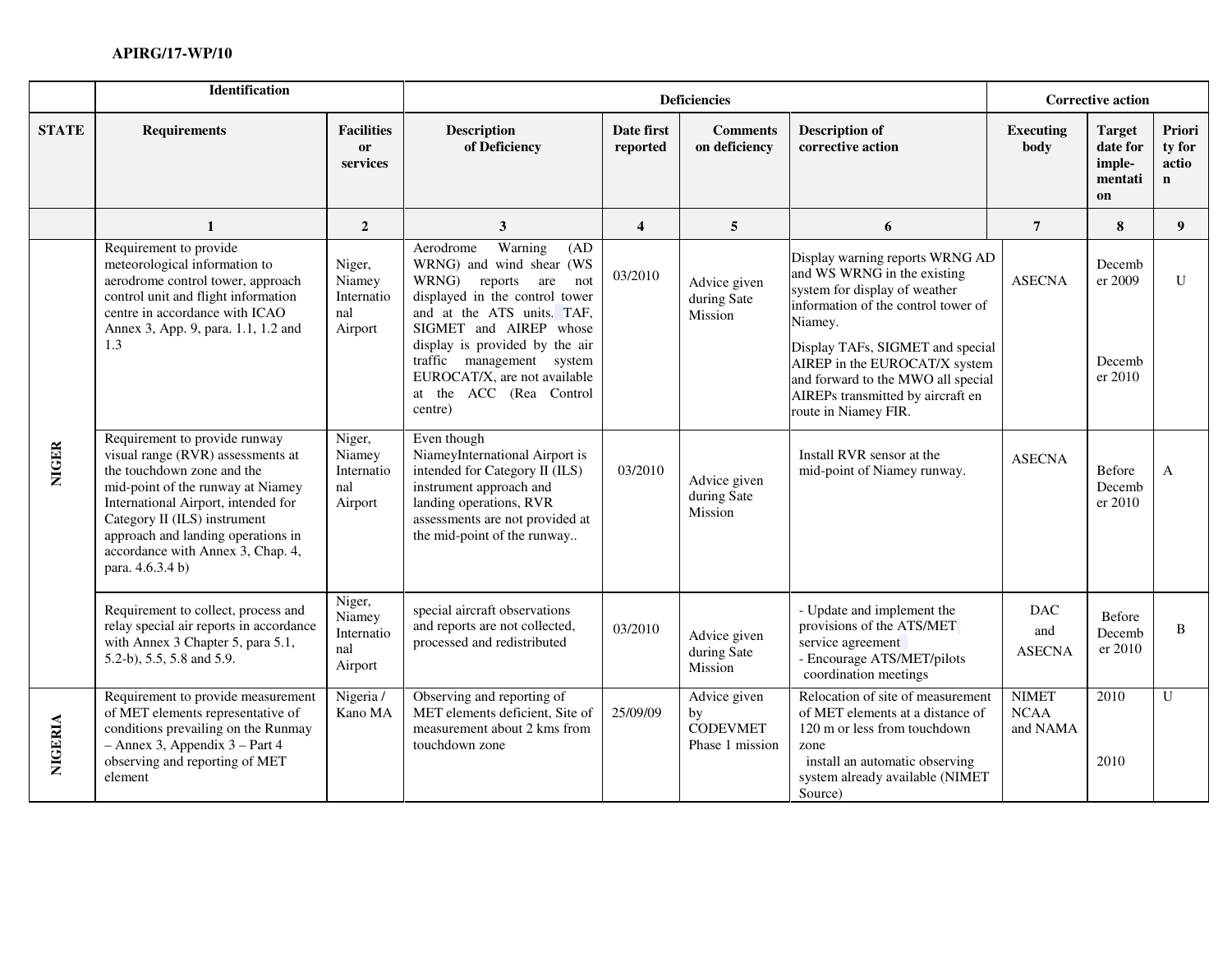|                              | Identification                                                                                                                                                                                                                                                                                                                                                                                                                                                         |                                                                                          | <b>Corrective action</b>                                                                                                                                                             |                         |                                                              |                                                                                                                                                              |                                                 |                                                      |                                |
|------------------------------|------------------------------------------------------------------------------------------------------------------------------------------------------------------------------------------------------------------------------------------------------------------------------------------------------------------------------------------------------------------------------------------------------------------------------------------------------------------------|------------------------------------------------------------------------------------------|--------------------------------------------------------------------------------------------------------------------------------------------------------------------------------------|-------------------------|--------------------------------------------------------------|--------------------------------------------------------------------------------------------------------------------------------------------------------------|-------------------------------------------------|------------------------------------------------------|--------------------------------|
| <b>STATE</b>                 | <b>Requirements</b>                                                                                                                                                                                                                                                                                                                                                                                                                                                    | <b>Facilities</b><br>or services                                                         | <b>Description</b><br>of Deficiency                                                                                                                                                  | Date first<br>reported  | <b>Comments</b><br>on deficiency                             | <b>Description of</b><br>corrective action                                                                                                                   | <b>Executing</b><br>body                        | <b>Target</b><br>date for<br>imple-<br>mentati<br>on | Priori<br>ty for<br>actio<br>n |
|                              | 1                                                                                                                                                                                                                                                                                                                                                                                                                                                                      | $\overline{2}$                                                                           | 3                                                                                                                                                                                    | $\overline{\mathbf{4}}$ | 5                                                            | 6                                                                                                                                                            | $\overline{7}$                                  | 8                                                    | 9                              |
|                              | Requirement to measure and report<br>RVR for runway intended for category<br>II instrument approach and landing<br>operations – Annex 3 Chapter $4 -$<br>Para. 4.6.3.4, 4.6.3.5 - appendix 3 -<br>Para 4.3.6.4.                                                                                                                                                                                                                                                        | Nigeria /<br>Kano MA                                                                     | RVR not measured and<br>reported for runway intended<br>for category II instrument<br>approach and landing<br>operations                                                             | 25/09/09                | Advice given<br>by<br>CODEVMET-<br>Phase I<br>mission        | <b>Short term: Manuel</b><br>measurement and reporting as<br>immediate solution Medium<br>term : install automatic<br>observing system which is<br>available | NIMET and<br><b>NAMA</b>                        | 2010                                                 | U                              |
| <b>NIGERIA</b>               | Requirement to assess and report wind<br>shear in accordance with Annex 3<br>chapter 7 para. 7.4.1 and relevant<br>provisions contained in low level wind<br>shear Manuel 9817                                                                                                                                                                                                                                                                                         | Nigeria /<br>Kano M.A.                                                                   | Kano Airport affected by<br>WS, no system of detection<br>except for information<br>received from pilots                                                                             | 25/09/09                | Advice given<br>by<br><b>CODEVMET</b><br>Phase I mission     | NIMET, NAMA and NCAA<br>to study possibility of<br>installing WS detection<br>system                                                                         | <b>NIMET</b><br>NAMA and<br><b>NCAA</b>         | 2011                                                 | U                              |
|                              | Requirement to use WAFS products for<br>flight documentation as in provisions<br>contained in Annex 3 Chapter 9 para<br>9.4.3 and 9.1.6                                                                                                                                                                                                                                                                                                                                | Nigeria/<br>Kano AM                                                                      | Use of other non WAFS<br>products for coverage of<br>flights departing Kano                                                                                                          | 25/09/200<br>9          | Advice given<br>during<br><b>CODEVMET</b><br>Phase I mission | NIMET and NAMA to<br>provide a SADIS station to<br>Kano MET centre                                                                                           | NIMET and<br><b>NAMA</b>                        | 2012                                                 | A                              |
| DEMOCRATIC REPUBLIC OF CONGO | Requirement to arrange that selected<br>volcano observatory of Goma, observes:<br>a) significant pre-eruption volcanic<br>activity, or a cessation thereof;<br>b) a volcanic eruption, or a cessation<br>thereof; and/or<br>c) volcanic ash in the atmosphere and<br>send this information as quickly as<br>practicable to its associated ACC,<br>MWO and VAAC: ICAO Annex 3,<br>para. 3.6                                                                             | Democratic<br>Republic of<br>Congo (DRC)<br>Volcano<br>Observatory of<br>Goma.           | Volcanic activity information<br>are not provided to air<br>navigation units because of<br>the lack of communication<br>means between the<br>observatory and MWO, ACC<br>and FIC     | 09/2009                 | Advice given<br>during Sate<br>Mission                       | Improve communication<br>means between Goma and<br>Djili                                                                                                     | Goma<br>Observatory/<br>METELSAT/<br><b>RVA</b> | Before<br>December<br>2011                           | U                              |
|                              | Requirement to provide automated<br>equipment for measuring or assessing,<br>as appropriate, and for monitoring and<br>remote indicating of surface wind,<br>visibility, runway visual range, height<br>of cloud base, air and dew-point<br>temperatures and atmospheric pressure<br>at Djili aerodrome with a runway<br>intended for Category II instrument<br>approach and landing operations in<br>accordance with ICAO Annex 3, Chap<br>4, para. 4.1.5 and 4.6.3.1 | Democratic<br>Republic of<br>Congo<br>$(DRC)$ ,<br>N'Djili<br>Internationa<br>l Airport. | Except the wind sensor, the<br>other required sensors of the<br>automatic weather observing<br>system, are not installed to<br>support approach, landing and<br>take-off operations. | 09/2009                 | Advice given<br>during Sate<br>Mission                       | Install an automatic weather<br>observing system with sensors<br>appropriately located. Install<br>a MET message distribution<br>system                      | METELSAT/<br><b>RVA</b>                         | Before<br>december<br>2010                           | U                              |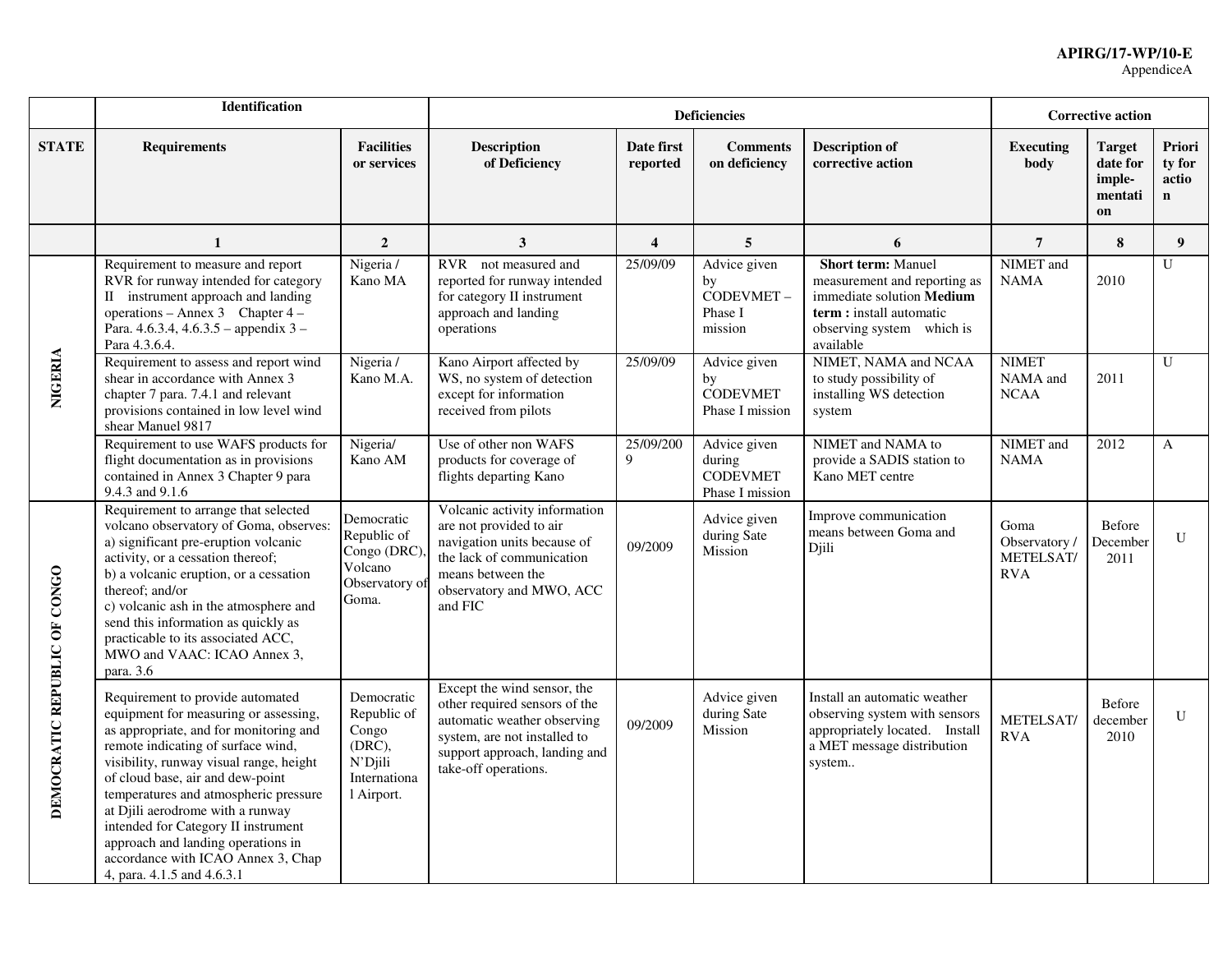|                              | <b>Identification</b>                                                                                                                                                                                                                                |                                                                                   | <b>Corrective action</b>                                                                                                                           |                               |                                                              |                                                                                                                                                                                                                                                                                                                                                                                                                                                                                     |                                           |                                                  |                                          |
|------------------------------|------------------------------------------------------------------------------------------------------------------------------------------------------------------------------------------------------------------------------------------------------|-----------------------------------------------------------------------------------|----------------------------------------------------------------------------------------------------------------------------------------------------|-------------------------------|--------------------------------------------------------------|-------------------------------------------------------------------------------------------------------------------------------------------------------------------------------------------------------------------------------------------------------------------------------------------------------------------------------------------------------------------------------------------------------------------------------------------------------------------------------------|-------------------------------------------|--------------------------------------------------|------------------------------------------|
| <b>STA</b><br>TE             | <b>Requirements</b>                                                                                                                                                                                                                                  | <b>Facilities</b><br>or services                                                  | <b>Description</b><br>of Deficiency                                                                                                                | Date<br>first<br>repor<br>ted | <b>Comments</b><br>on deficiency                             | <b>Description of</b><br>corrective action                                                                                                                                                                                                                                                                                                                                                                                                                                          | Executin<br>g<br>body                     | <b>Target</b><br>date for<br>imple-<br>mentation | Priori<br>ty for<br>actio<br>$\mathbf n$ |
|                              | $\mathbf{1}$                                                                                                                                                                                                                                         | $\overline{2}$                                                                    | 3                                                                                                                                                  | $\overline{\mathbf{4}}$       | $\overline{5}$                                               | 6                                                                                                                                                                                                                                                                                                                                                                                                                                                                                   | $\overline{7}$                            | 8                                                | 9 <sup>°</sup>                           |
| DEMOCRATIC REPUBLIC OF CONGO | Requirement to issue aerodrome and<br>wind shear warnings and wind shear<br>alert in accordance with Annex 3,<br>chap. 7, para. 7.3 et 7.4 et App. 6<br>Table A6-2 et A6-33                                                                          | DRC,<br>N'Djili<br>Internationa<br>l Airport.                                     | Aerodrome and<br>wind shear<br>warnings (AD<br>WRNG, WS<br>WRNG) and wind<br>shear alert are not<br>issued at N'Djili<br>International<br>Airport  | 09/2009                       | Advice given<br>during Sate<br>Mission                       | 1. issue and disseminate WS WRNG and AD WRNG<br>information and wind shear alert;<br>2. develop and enforce a letter of service agreement<br>between the MET and ATS (TWR, CCR, Office of<br>the runway, ) in order inter alia to promote the<br>regular routing of aircraft reports on wind shear at<br>landing or take off, to assess RVR, etc.<br>3. consider the possibility of installing, after a survey<br>with users, at Djibouti Airport, a wind shear detecting<br>system | <b>METELS</b><br><b>AT/RVA</b>            | Before<br>March<br>2010                          | U                                        |
|                              | Requirements to use local routine and<br>special reports MET REPORT and<br>SPECIAL in the meteorological<br>information used pour l'ATIS in<br>accordance with Annex 11, chap. 4,<br>para. 4.3.6.1, g) and Annex 3, Chap.<br>4 para. 4.3.2 and 4.4.2 | DRC,<br>N'Djili<br>Internationa<br>l Airport                                      | Meteorological<br>information used to<br>issue ATIS are not<br>the local routine<br>and special reports<br>MET REPORT and<br><b>SPECIAL</b>        | 09/2009                       | Advice given<br>during Sate<br>Mission                       | Use local routine and special meteorological reports<br>to issue ATIS information (ATIS voice and D-ATIS)                                                                                                                                                                                                                                                                                                                                                                           | <b>METTEL</b><br><b>SAT</b><br><b>RVA</b> | July<br>2010                                     | A                                        |
| <b>SAO TOME</b>              | Requirement to issue aerodrome and<br>wind shear warnings and wind shear<br>alert in accordance with Annex 3,<br>chap. 7, para. 7.3 et 7.4 et App. 6<br>Table A6-2 et A6-33                                                                          | Sao Tome,<br>and<br>Principe,<br>Sao Tome<br>Internationa<br>l Airport<br>(STIA). | Aerodrome and<br>wind shear<br>warnings (AD<br>WRNG, WS<br>WRNG) and wind<br>shear alert are not<br>issued at Sao Tome<br>International<br>Airport | 09/2009 during                | Advice given<br><b>CODEVMET</b><br>Mission                   | 1. issue and disseminate WS WRNG and AD WRNG<br>information and wind shear alert;<br>2. develop and enforce a letter of service agreement<br>between the MET and ATS (TWR, CCR, Office of<br>the runway, ) in order inter alia to promote the<br>regular routing of aircraft reports on wind shear at<br>landing or take off, to assess RVR, etc<br>3. consider the possibility of installing, after a survey<br>with users, at Djibouti Airport, a wind shear detecting<br>system  | INM.<br><b>ENASA</b>                      | Before<br>June<br>2010                           | $\mathbf{U}$                             |
|                              | Requirement to issue local routine<br>and special reports in accordance<br>with Annex 3, chap. 4, para. 4.3.1,<br>4.3.2 a) et 4.4.2 a)                                                                                                               | Sao Tome,<br>and<br>Principe,<br>$(STIA)$                                         | Local routine and<br>special reports<br>(MET REPORT)<br>and SPECIAL) are<br>not issued                                                             |                               | Advice given<br>during<br>09/2009 CODEVMET<br>Mission        | Issue local routine and special reports (MET<br>REPORT) and SPECIAL)                                                                                                                                                                                                                                                                                                                                                                                                                | INM/<br><b>ENASA</b>                      | Before<br>december<br>2010                       | $\mathbf{A}$                             |
|                              | Requirements to issue METAR,<br>SPECI) and TAF on 24h Sao Tome<br>International Airport: FASID AFI,<br>Tableau MET 1A                                                                                                                                | Sao Tome,<br>and<br>Principe,<br>(STIA).                                          | METAR and<br>SPECI are not<br>issued on 24h basis                                                                                                  |                               | 09/2009 Advice given<br>during<br><b>CODEVMET</b><br>Mission | Issue METAR and SPECI on 24h basis                                                                                                                                                                                                                                                                                                                                                                                                                                                  | INM et<br><b>ENASA</b>                    | Before<br>June<br>2010                           | A                                        |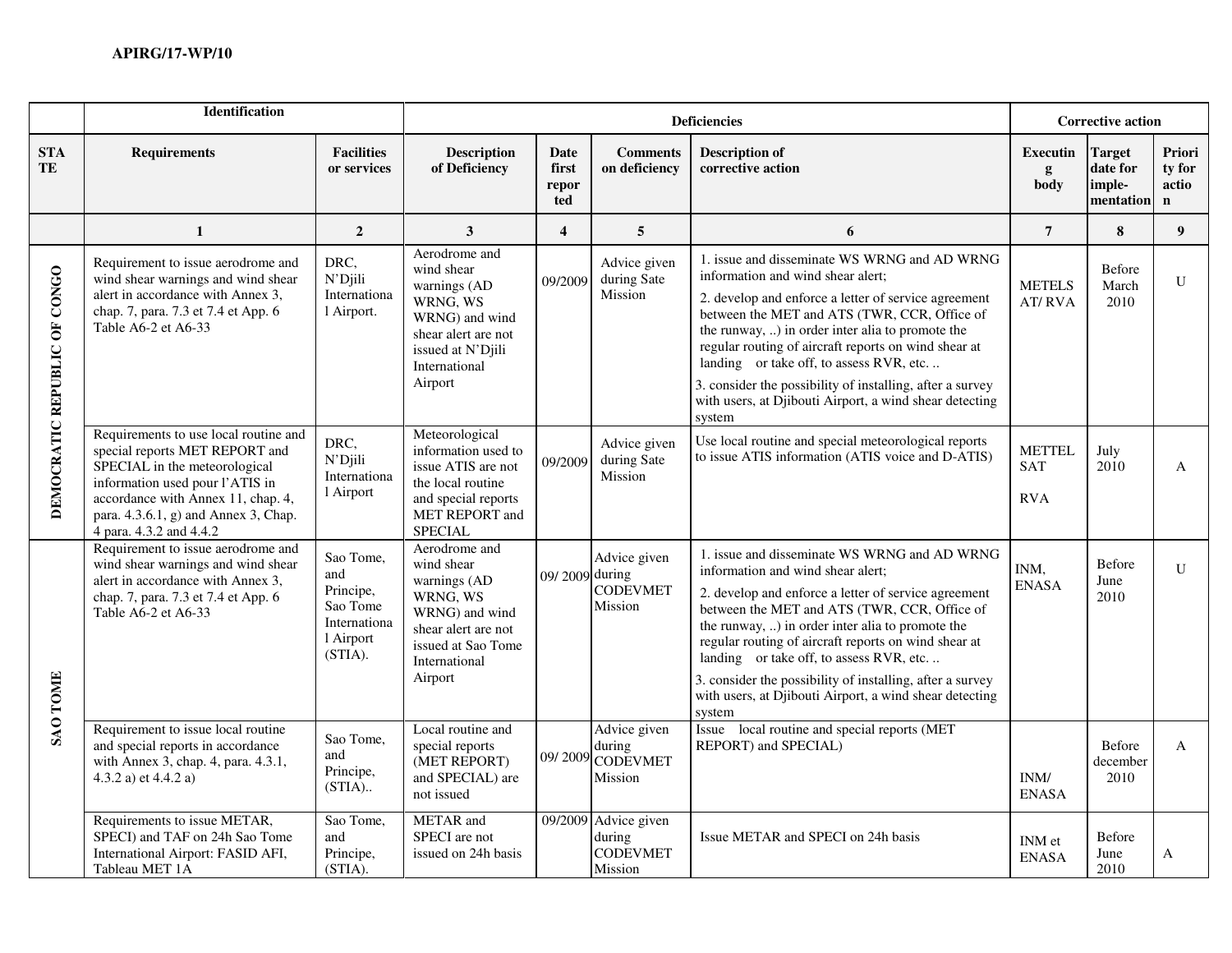|                 | <b>Identification</b>                                                                                                                                                                                                                                                                                |                                                                                 | <b>Carences</b>                                                                                                                                                                                                                              |                                      |                                                             | <b>Action Corrective</b>                                                                                                                                                                                                                                                                                                                                                                                       |                                      |                                    |              |
|-----------------|------------------------------------------------------------------------------------------------------------------------------------------------------------------------------------------------------------------------------------------------------------------------------------------------------|---------------------------------------------------------------------------------|----------------------------------------------------------------------------------------------------------------------------------------------------------------------------------------------------------------------------------------------|--------------------------------------|-------------------------------------------------------------|----------------------------------------------------------------------------------------------------------------------------------------------------------------------------------------------------------------------------------------------------------------------------------------------------------------------------------------------------------------------------------------------------------------|--------------------------------------|------------------------------------|--------------|
| <b>ETAT</b>     | <b>Besoins</b>                                                                                                                                                                                                                                                                                       | Etat/<br><b>Installations</b>                                                   | Description de la<br><b>Carence</b>                                                                                                                                                                                                          | <b>Date</b><br>d'identi-f<br>ication | <b>Observa</b><br>tions sur la<br>carence                   | Description de la mesure corrective                                                                                                                                                                                                                                                                                                                                                                            | Organe<br>exécutif                   | Date de<br>Mise en<br><b>Euvre</b> | Priori<br>té |
| $\mathbf{1}$    | $\overline{2}$                                                                                                                                                                                                                                                                                       | $\mathbf{3}$                                                                    | $\overline{\mathbf{4}}$                                                                                                                                                                                                                      | 5                                    | 6                                                           | $\overline{7}$                                                                                                                                                                                                                                                                                                                                                                                                 | ${\bf 8}$                            | $\boldsymbol{9}$                   | 10           |
| <b>SAO TOME</b> | Requirement to provide flight<br>documentation in accordance with<br>AFI FASID Table MET 7 (Doc<br>7474 Volume II, FASID AFI)                                                                                                                                                                        | Sao Tome,<br>and Principe,<br>Sao Tome<br>International<br>Airport              | Flight documentation is<br>provided from a public<br>non-secured website<br><b>ADDS</b>                                                                                                                                                      | 09/2009                              | Advice given<br>during<br><b>CODEVMET</b><br>Mission        | In the short term, a SADIS FTP<br>service shall be accessed from the<br>WAFC London to extract required<br>data for the provision of flight<br>documentation. Access procedures<br>are described on the following<br>Website<br>http://www.icao.int/anb/sadisopsg/sa<br>dis%20ftp%20service%20v4.0.pdf<br>In the medium term, install a SADIS<br>VSAT station with the required<br>SADIS workstation software: | INM/<br><b>ENASA</b>                 | Before<br>December<br>2010         | B            |
| <b>SÉNÉGAL</b>  | Requirement to provide runway<br>visual range (RVR) assessments at<br>the touchdown zone and the<br>mid-point of the runway of Dakar<br>International Airport, intended for<br>Category II instrument approach<br>and landing operations in<br>accordance with Annex 3, Chap. 4,<br>para. 4.6.3.4 b) | Senegal/<br>Leopold<br>Sedar<br>Senghor<br>International<br>Airport or<br>Dakar | Runway visual range<br>(RVR) assessments are<br>not representative of the<br>touchdown zone and the<br>mid-point of the runway<br>intended for Category II<br>instrument approach and<br>landing operations                                  | 02/2009                              | Deficiency<br>identify<br>during ICAO<br><b>WACAF</b> visit | Install RVR sensor at the mid-point<br>of the runway                                                                                                                                                                                                                                                                                                                                                           | AID-DP<br>W                          | December<br>2010                   | $\mathbf{U}$ |
|                 | Requirement to collect, process and<br>relay air reports in accordance with<br>Annex 3 Chapter 5, para 5.1, 5.2,<br>5.3.2, 5.4.1, 5.5, 5.7, 5.8 and 5.9                                                                                                                                              | Senegal/<br>Leopold<br>Sedar<br>Senghor<br>International<br>Airport or<br>Dakar | Aircraft observation and<br>reports are not collected,<br>processed and relayed                                                                                                                                                              | 02/2009                              | Deficiency<br>identify<br>during ICAO<br><b>WACAF</b> visit | Necessary arrangements between the<br>MET authority and the appropriate<br>ATS authority be made.                                                                                                                                                                                                                                                                                                              | <b>ANACS</b><br>and<br><b>ASECNA</b> | December<br>2009                   | B            |
|                 | Requirement to report visibility<br>along the runway in local routine<br>and special reports in accordance<br>with Annex 3, Appendix 3 para;<br>4.2.4.2                                                                                                                                              | Senegal/<br>Leopold<br>Sedar<br>Senghor<br>International<br>Airport or<br>Dakar | Many obstacles (2 control<br>towers, airlines hangars,<br>etc ) around the<br>visibility estimation<br>platform of the<br>aeronautical<br>meteorological station<br>(SMA), does not allow to<br>estimate the visibility<br>along the runway. | 02/2009                              | Deficiency<br>identify<br>during ICAO<br><b>WACAF</b> visit | Install visibility sensors along the<br>runway<br>Or<br>Relocate the SMA at a location<br>enabling the observer to estimate the<br>visibility along the entire length of<br>the runway.                                                                                                                                                                                                                        | <b>ASECNA</b>                        | June 2010                          | A            |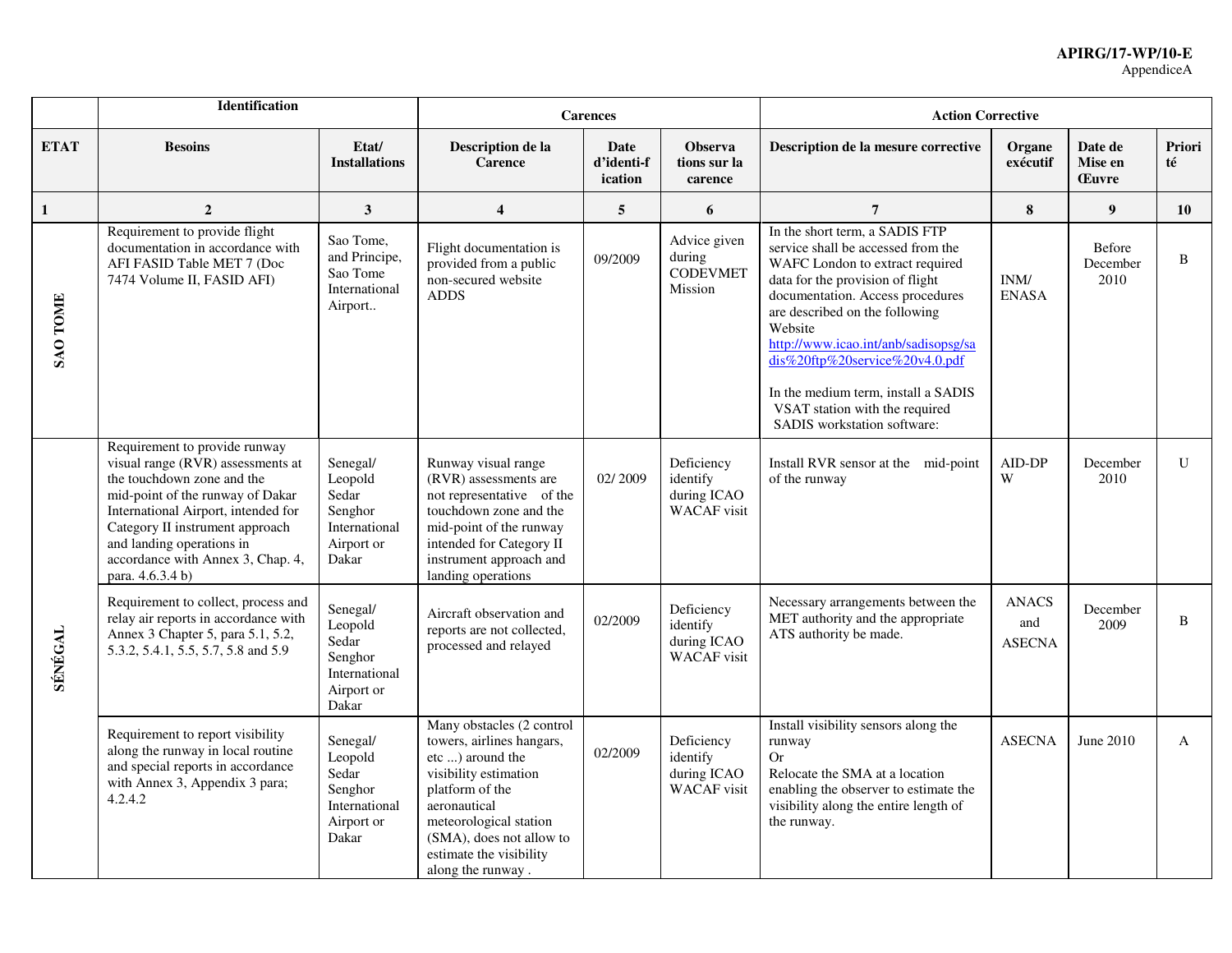|                     | Identification                                                                                                                                                                            |                                                                              | <b>Carences</b>                                                                                                             |                                                    | <b>Action Corrective</b>                                             |                                                                                                                                                                                                   |                                                        |                                    |                |
|---------------------|-------------------------------------------------------------------------------------------------------------------------------------------------------------------------------------------|------------------------------------------------------------------------------|-----------------------------------------------------------------------------------------------------------------------------|----------------------------------------------------|----------------------------------------------------------------------|---------------------------------------------------------------------------------------------------------------------------------------------------------------------------------------------------|--------------------------------------------------------|------------------------------------|----------------|
| <b>ETAT</b>         | <b>Besoins</b>                                                                                                                                                                            | Etat/<br><b>Installations</b>                                                | Description de la<br><b>Carence</b>                                                                                         | <b>Date</b><br>d'identi<br>-ficatio<br>$\mathbf n$ | Observa tions sur la<br>carence                                      | Description de la mesure<br>corrective                                                                                                                                                            | Organe<br>exécutif                                     | Date de<br>Mise en<br><b>Euvre</b> | Priorité       |
| 1                   | $\overline{2}$                                                                                                                                                                            | 3                                                                            | $\overline{\mathbf{4}}$                                                                                                     | 5                                                  | 6                                                                    | $\overline{7}$                                                                                                                                                                                    | 8                                                      | 9                                  | 10             |
| SÉNÉGAL             | Requirement to provide Automatic<br>Terminal Information Service<br>(ATIS) in accordance with ICAO<br>Doc 7474 Volume II, FASID AFI,<br>Part III - Tableau AOP 1.                         | Senegal/<br>Leopold Sedar<br>Senghor<br>International<br>Airport or<br>Dakar | The ATIS service is not<br>implemented at<br>Brazzaville<br><b>International Airport</b>                                    | 02/2009                                            | Deficiency identify<br>during ICAO<br><b>WACAF</b> visit             | Install and implement an<br>operational ATIS system                                                                                                                                               | <b>ASECNA</b>                                          | June 2010                          | $\mathbf{A}$   |
| <b>SIERRA LEONE</b> | Requirement to measure and report<br>wind in accordance with provisions<br>contained in Annex, Chapter 4 para<br>4.6.1.1                                                                  | Sierra Leone/<br>Freetown Lungi<br>Airport                                   | Wind measurement<br>system old and<br>deficient                                                                             | 1994                                               | Advice given during<br>mission<br><b>CODEVMET Phase I</b><br>10/2009 | Installation of new wind<br>measurement equipment                                                                                                                                                 | SLAA and<br><b>MET</b><br>Department                   | 2010                               | U              |
|                     | Requirement to measure and report<br>RVR for runway intended for<br>Category II instrument approach<br>and landing operations                                                             | Sierra Leone/<br>Freetown Lungi<br>Airport                                   | In case of reduced<br>visibility RVR not<br>measured and reported                                                           | 29/09/<br>2009                                     | Advice given during<br>mission<br><b>CODEVMET Phase I</b>            | Short term : manual<br>measurement Long term:<br><b>Installation of RVR</b><br>measurement, assessment<br>and reporting equipment                                                                 | <b>MET</b><br>Department<br>and SLAA                   | 10/2009<br>2013                    | $\overline{U}$ |
|                     | Requirement to issue aerodrome<br>warnings (AW) and Wind Shear<br>warnings (WS) as contained in<br>provisions of Annex 3 Chapter 7<br>para 7.3.1 and 7.4.1 and App. 6<br>Table A6.2, A6.3 | Sierra Leone/<br>Freetown Lungi<br>Airport                                   | AW and WS are not<br>issued at Lungi Airport                                                                                | 29/09/<br>2009                                     | Advice given during<br>mission<br><b>CODEVMET Phase I</b>            | <b>Short term:</b> Writing of<br>procedures for issuance of<br>AW and WS Warnings and<br>implement immediately.<br>Medium term: Acquisition<br>of MET Radar and wind<br>shear detection equipment | <b>MET</b><br>Department<br>and SLAA                   | 11/2009<br>2013                    | $\mathbf{U}$   |
|                     | Requirement to observe and report<br>MET elements in accordance with<br>Anne 3, para 4.6                                                                                                  | Sierra Leone/<br>Freetown Lungi<br>Airport                                   | Not in compliance with<br>recommended practices<br>on observing and<br>reporting of MET<br>elements                         | 29/09/<br>2009                                     | Advice given during<br>mission<br><b>CODEVMET Phase I</b>            | Relocate measurement site<br>and acquire automated<br>observing system                                                                                                                            | <b>MET</b><br>Department<br>SLAA and<br><b>SLCA</b>    | 2012                               | A              |
|                     | Requirement to provide MET<br>information to ATS units Annex 3<br>Chapter 10 para 10.1.5 Appendix 9<br>para 1.1.a)                                                                        | Sierra Leone/<br>Freetown Lungi<br>Airport                                   | <b>MET</b> messages MET<br>report, METAR,<br>SPECIAL are hand<br>carried to control TWR<br>Lack of<br>commu-nication system | 29/09/<br>2009                                     | Deficiency reported<br>during mission<br><b>CODEVMET Phase I</b>     | Repair the communication<br>system and install reliable<br>display system to ATS                                                                                                                  | <b>SLAA</b><br>Roberts FIR<br>and MET<br>Department    | 2010<br>2012                       | A              |
|                     | Requirement to implement MET<br>facilities and services AFI/7 Rec.<br>10/14                                                                                                               | Sierra Leone/<br>Freetown Lungi<br>Airport                                   | Insufficient number of<br>forecasters and<br>observers at Lungi<br>MET centre                                               | 29/09/<br>2009                                     | Deficiency assessed<br>during mission<br>CODEVMET Phase I            | Provide MET centre with<br>required number of qualified<br>personnel                                                                                                                              | <b>MET</b><br>Department<br><b>SLAA</b><br>Roberts FIR | 2012                               | A              |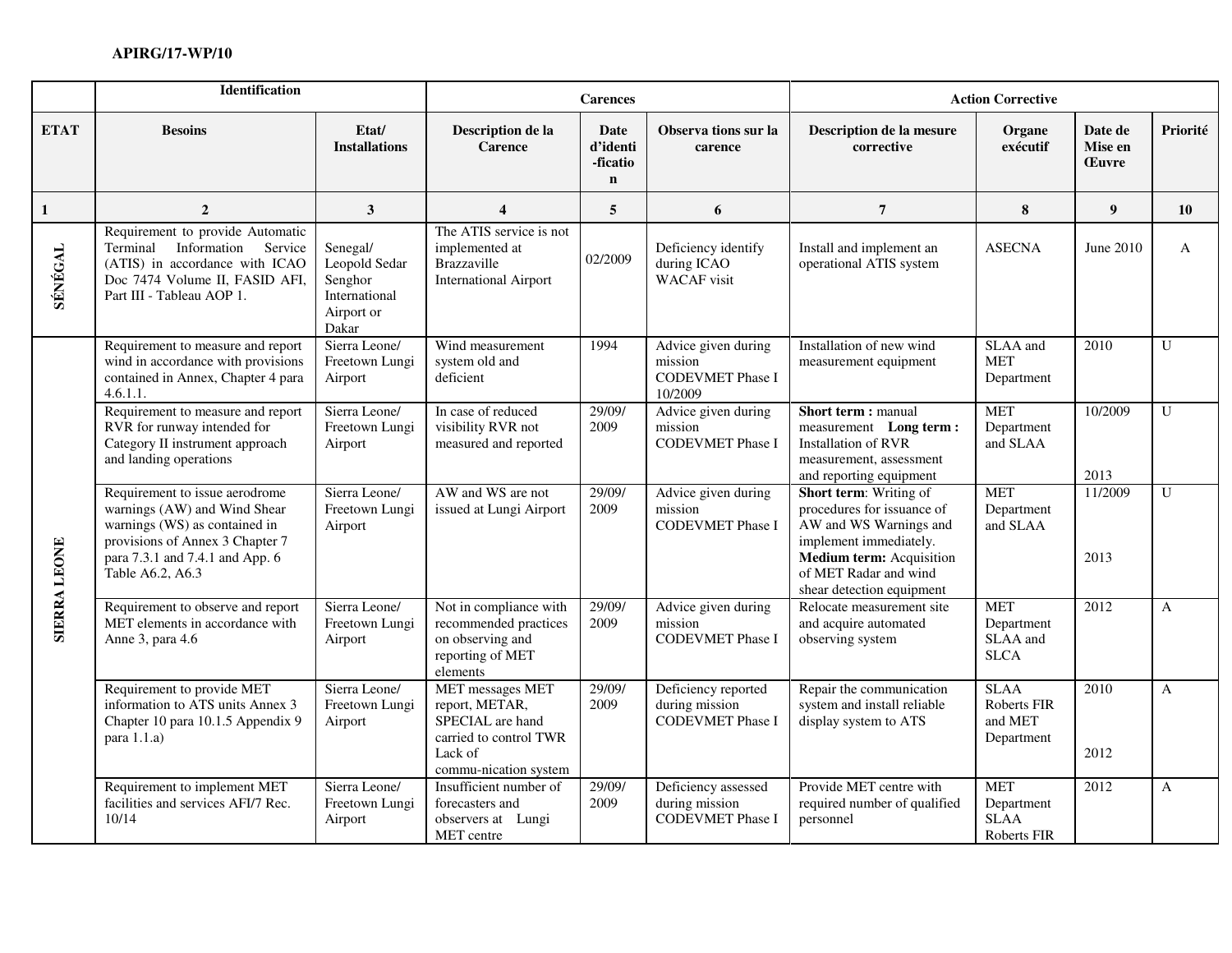| <b>SIERRA</b><br>LEONE      | Requirement to use qualify WAFS<br>products for flight documentation<br>in accordance with provision<br>contained in Annex 3 Chapter 9<br>para 9.1.3, 9.1.6 and 9.1.6<br>and<br>FASID Table MET7 | Sierra Leone/<br>Freetown Lungi<br>Airport                                   | No SADIS station at<br>Lungi Airport                                                           | 29/09/<br>2009                                        | Deficiency assessed<br>during mission<br><b>CODEVMET Phase I</b>                   | Short Term: Use FTP to<br>acquire WAFS data<br>Acquisition of SADIS station                                                                      | <b>MET</b><br>Department<br><b>SLAA</b><br>Roberts FIR<br><b>SLAA MET</b><br>Roberts FIR | 10/2009<br>2012                  | $\mathbf{A}$ |
|-----------------------------|--------------------------------------------------------------------------------------------------------------------------------------------------------------------------------------------------|------------------------------------------------------------------------------|------------------------------------------------------------------------------------------------|-------------------------------------------------------|------------------------------------------------------------------------------------|--------------------------------------------------------------------------------------------------------------------------------------------------|------------------------------------------------------------------------------------------|----------------------------------|--------------|
| SOMA<br><b>LIA</b>          | Situation unknown                                                                                                                                                                                | FIR Mogadishu                                                                |                                                                                                |                                                       |                                                                                    |                                                                                                                                                  |                                                                                          |                                  |              |
| <b>SWAZI</b><br><b>LAND</b> | Requirement to provide MET<br>reports to ATS Units (Annex 3,<br>Chapter 10, para 10.1.1)                                                                                                         | Swaziland/Man<br>zini Matsapha<br>Airport<br>Associated<br><b>MET Office</b> | Provision of MET<br>reports to ATS units<br>deficient. No wind<br>displays in control<br>tower | 2004                                                  | Advice was given on<br>mission                                                     | Install a display<br>system for MET data<br>and information at<br>ATS units                                                                      | DCA and<br><b>MET</b><br>Department                                                      | As soon<br>as<br>possible        | U            |
| <b>ZAMB</b><br><b>IA</b>    | 1)Implementation of<br>MET facilities and<br>services (Annex 3,<br>para 4.1.6)                                                                                                                   | Zambia/Lusaka<br>International<br>Airport                                    | Inadequate level of<br>equipment<br>maintenance                                                | 2002<br>and<br>mission<br>s of<br>2004<br>and<br>2007 | Equipment remain<br>unserviceable for a<br>long time due to lack<br>of spare parts | Provide financial<br>resources including use of air<br>navigation charges which<br>currently is not fully<br>available to the MET<br>Department. | Zambia MET<br>Department<br>and<br><b>NACL</b>                                           | As soon<br>as<br>possible        | $\mathbf{U}$ |
|                             | 2)Requirement to<br>provide MET<br>reports to ATS Units<br>(Annex 3, Chapter<br>10, para 10.1.1)                                                                                                 | Zambia/Lusaka<br>Meteorological<br>Office                                    | Provision of MET<br>reports to ATS Units<br>deficient                                          | 2002<br>and<br>mission<br>s of<br>2004<br>and<br>2007 | Advice given during<br>mission by<br>correspondence                                | Install display system of<br>MET data to ATS units                                                                                               | <b>MET</b><br>Department                                                                 | As soon<br>as<br>possible        | $\mathbf{U}$ |
|                             | 3)Requirement to<br>provide<br>meteorological data<br>and forecasts in<br>form of flight<br>documentation<br>(Annex 3, Chapter<br>3, para 3.3.2).                                                | Zambia/Lusaka<br>Meteorological<br>Office                                    | Provision of MET<br>reports to ATS Units<br>deficient                                          | 2002<br>and<br>mission<br>s of<br>2004<br>and<br>2007 | Advice given during<br>mission and by<br>correspondence                            | Install appropriate<br>telecomms<br>equipment to receive<br>OPMET information<br>and appoint<br>adequate trained<br>personnel                    | <b>MET</b><br>Department                                                                 | As soon<br><b>as</b><br>possible | $\mathbf{U}$ |
|                             | 4) Requirements for SIGMET<br>information (Annex 3 para 3.4.2 b,<br>c, d and add para. 7.1.1                                                                                                     | Zambia/Lusaka<br>Meteorological<br>watch office<br>(MWO)                     | SIGMET not issued                                                                              | 2007                                                  | Advice given on<br>mission                                                         | Immediately provide training<br>and issue SIGMET                                                                                                 | <b>MET</b><br>Department                                                                 | As soon<br>as<br>possible        | $\mathbf{U}$ |